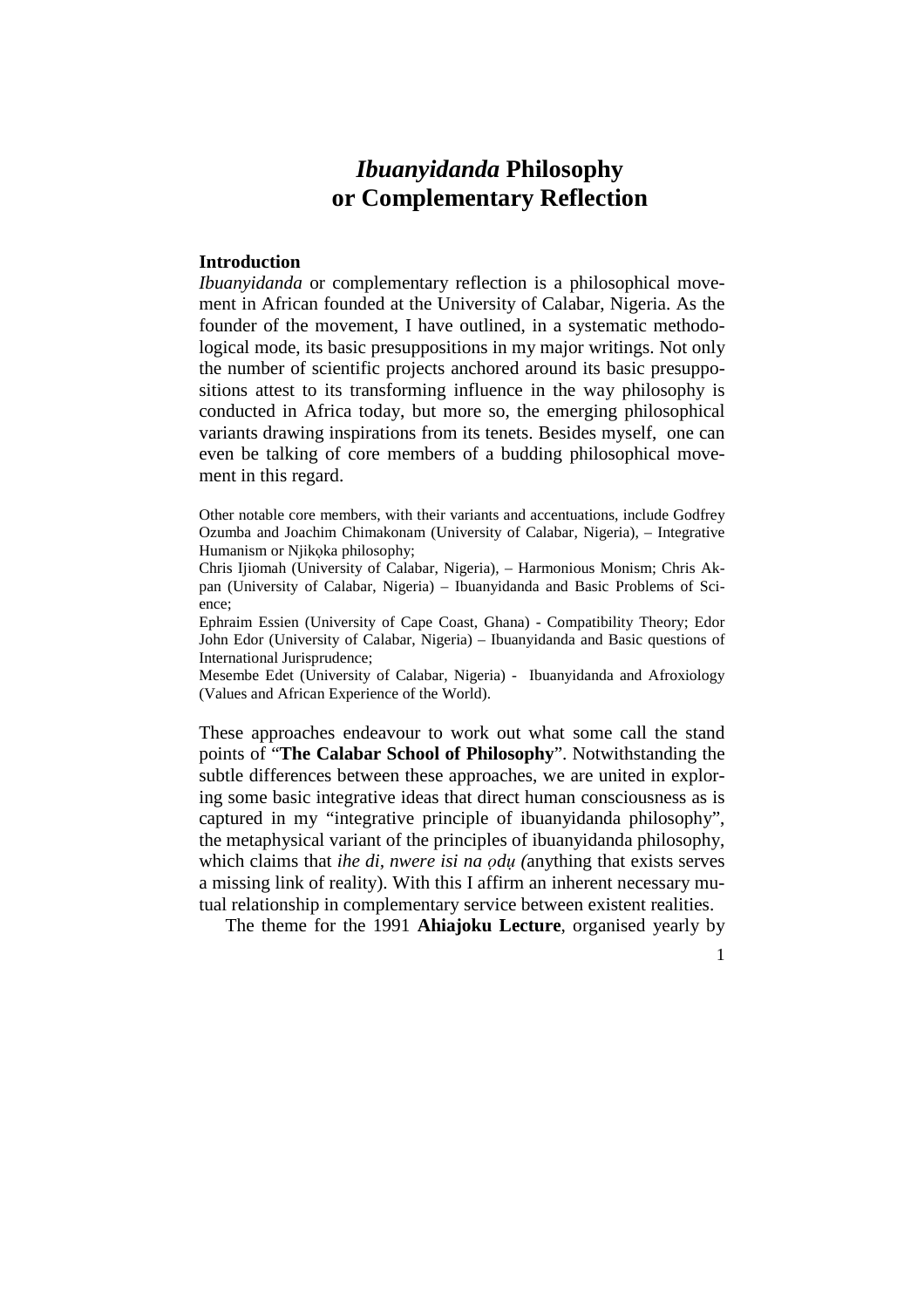the whole Igbo intelligentsia for the promotion of Igbo culture, was on "IBU ANYI NDANDA". The lecturer, Prof. Romanus Ohuche, endeavoured to shows how what Igbos understand as the principle of Ibu anyi ndanda or Ibu anyi danda (Complementarity), which he used interchangeably, due to variations in Igbo dialects, plays a vital role in Igbo educational experience. Generally "Ibu anyi danda" is one of the most important observational statement in the language of *Igbos* of Nigeria and is constituted of the following words: *ibu = load; anyi = not insurmountable for; danda = a species of ant*. Hence, the expression translates to: "no task is insurmountable for *danda* the ant". Igbos derive the statement by observing a colony of the ants "*danda,"*  which have the capacity to carry successfully loads that appear bigger and heavier than them when they work in mutual unison. For most Igbos, therefore, this statement points, most especially, to a form of mutual dependence observable in nature by reason of which seemingly difficulties challenges can very easily be surmounted. Hence, the concept *ibuanyidanda* has as its nearest English equivalent the word "complementarity" and is abstracted and derived from the descriptive statement "*ibu anyi danda*".

When applied to human conduct, this statement claims that, just like *danda*, human beings and communities have the capacity to surmount difficult challenges and attain extraordinary heights when they persevere in mutual complementary dependence. *Ibuanyidanda philosophy*, the new integrative philosophy of mutual complementation in African, is a reaction to what this statement seeks to claim. It seeks to probe into its scope and conditions of applicability as to determine its truth worth. By so doing, it weighs its implications for the assessment of those human conducts that are geared towards mutual complementation. The very exercise that results from such an investigation is what I call "*ibuanyidanda* philosophy" or "complementary reflection".

Taken on the surface value, the observational statement *"ibu anyi danda",* for many*,* does actually recount true positive human experience with regard to addressing those difficult challenges where unified mutual complementary efforts are required. This is why, for many, this statement would, without much equivocation, be under-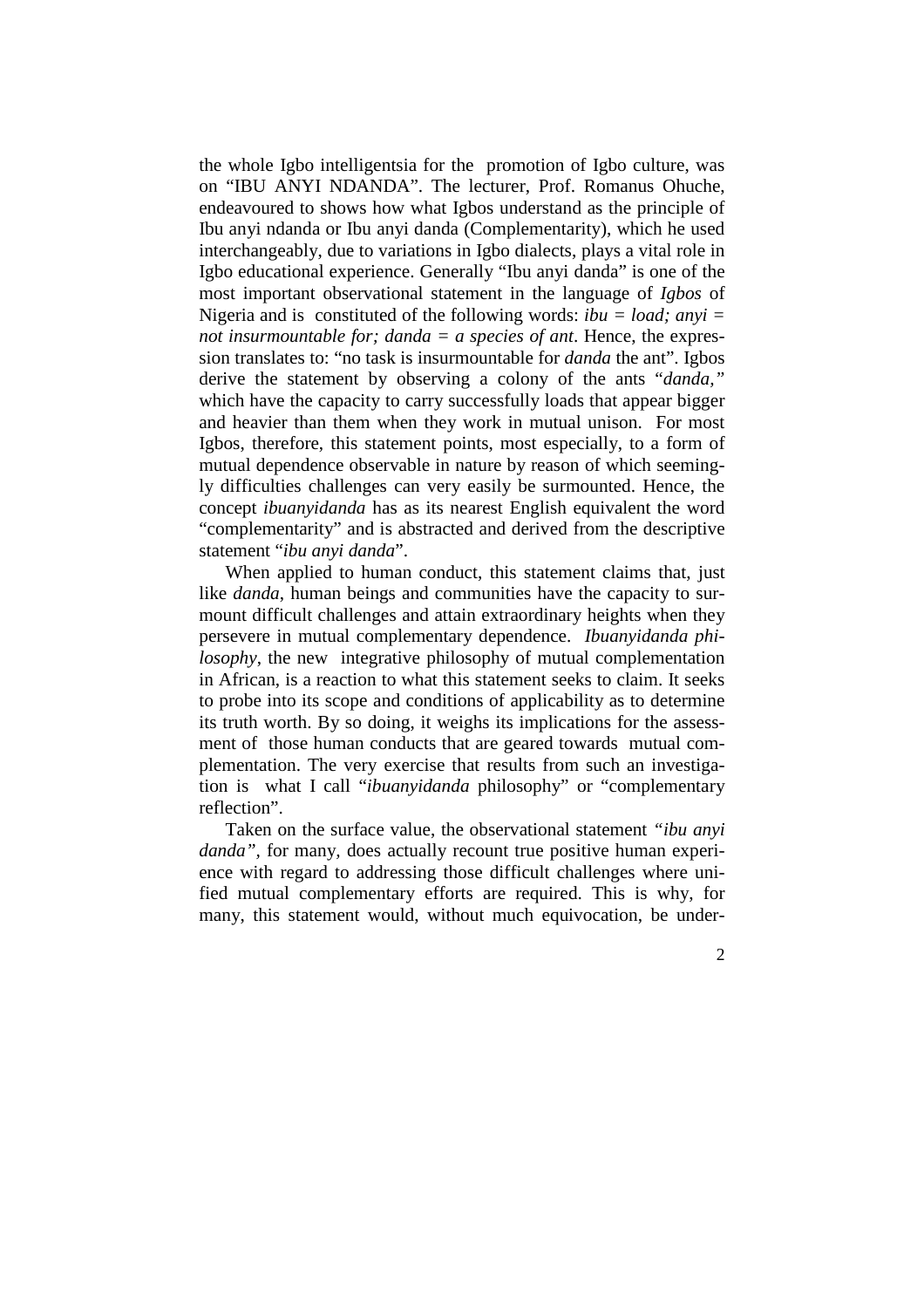stood to mean that such acts of mutual complementation, where they do occur, would invariably result in surmounting such difficult challenges and inducing those extraordinary achievements associated with them. Interestingly, many of us, without much hesitation, do accept aphorisms of this kind as true and valid. We do so because they evoke positive sentiments in us concerning those things we are likely to believe regarding acts of this kind; things we desire and expect. This is why we are compelled to accede to what statements of this kind claim – if only intuitively. When we act in this manner, we submit ourselves also, quite unknowingly, to an implicit moment of categorical command inherent in the nature of such statements. This is when they start to dictate the tune of our knowing, judging, willing and acting. Therefore, without our knowing it, approaching reality in this manner, can very easily become an unbearable burden; because statements of this kind have also an implicit hypothetical character that is not always obvious - one that is easily eclipsed by the overbearing categorical nature they exude. Hence, their truth claim and categorical character are not as self-evident as they impress themselves upon our consciousness. Adhering to them as pure categorical commands always is very likely to lead to false assumptions when it matters most.

By following statements of this kind uncritically in given concrete cases, we are made to believe, for example, that we can really address such difficult challenges successfully like building a just, peaceful and egalitarian society, if only such matters can be addressed in an attitude of mutual complementary unity of all stakeholders. This being the case, the very act of mutual complementation is immediately projected into our consciousness as the very cause of the state of equity, harmony and egalitarianism among human beings. Since stakeholders are enraptured by impressions of this kind, due to their apparent true and apodictic character, they actually go ahead co-joining, in a necessary causal mode, such values as justice, equity, fair play, compassion etc. with the type of attitudes they assume generate them. They thereby believe that adhering to injunctions arousing such attitudes are, not only the necessary, but also the sufficient conditions for bringing about the ideal states of justice, egalitarianism and harmony among human beings. However, by affirming the injunction *ibu anyi danda*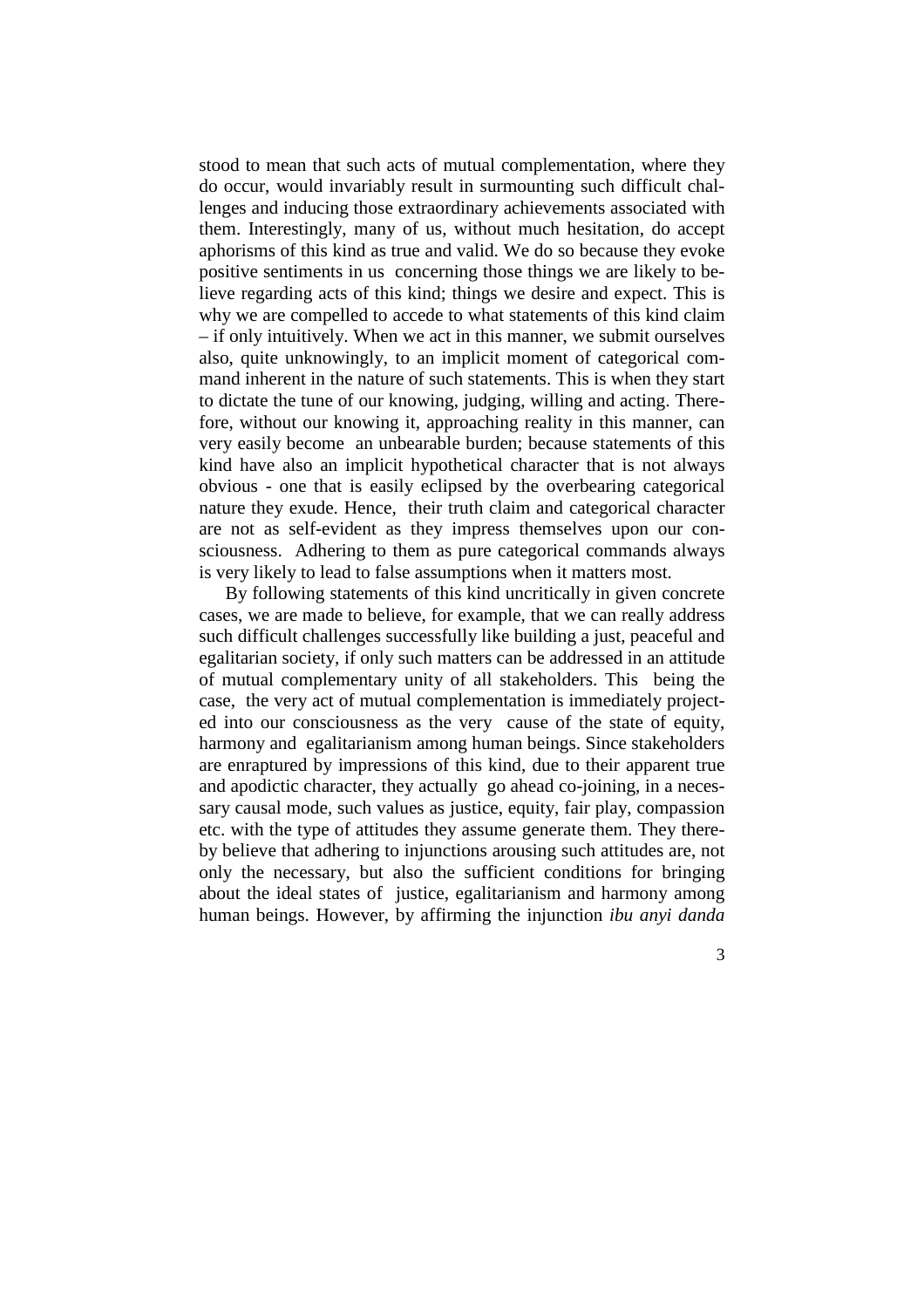*(*no task is insurmountable for *danda* the ant) for example, what is thereby implied can vary, without our being very conscious of this. They can vary, because statements of this kind have an inherent moment of ambivalence that is often overlooked. Such ambivalence enters into what I call the **"the inconspicuous accessory conditions"** that compelled us into accepting statements of the kind *ibu anyi danda* as having a definite meaning that is in consonance only with our positive expectations and desires. They are inconspicuous accessory conditions because they have the character of accidentality. As such they are the types of things that are often neglected or forgotten. Being conditioned by factors of this kind, we, for example, associate statements like *ibu anyi danda* only with acts of mutual complementary harmony among human beings. This must not always be the case, because by affirm *ibu anyi danda*, believing that they are practicing genuine complementarity, actors may also, without being conscious of this, be pursuing objective that contradict ideals associated with this statement.

Indeed, innumerable cases abound, where commitment to the injunctions *ibu anyi danda* has often led to negative experiences. They have often contributed in complicating human interpersonal relationship without stakeholders being fully aware of this fact. At such moments, stakeholders, quite unwittingly, misuse what they think such statements proclaim to pursue privately motivated interests; even to the point of transgressing gravely against ideals they passionately believe in. This is when they act in unison to execute tasks they deem appropriate, noble and worthy, which however, quite unknown to them, are driven by vile motives of ruthlessness, injustice, tyranny, systematic exploitation and repression. At such moments, and bound in complementary unison, they go about persecuting and exploiting those they perceive as threatening their interests. Interestingly, they do this in the name of practicing genuine complementarity. Here, the feeling of strength in unity, characteristic of all such acts, heightens also the sentiment of genuine mutual complementation. This is one of the major reasons they easily forget or underestimate the excesses attached to their vile cravings and actions. They perceive such vile and unjust measures as wise, rational and prudent. Hence, they regard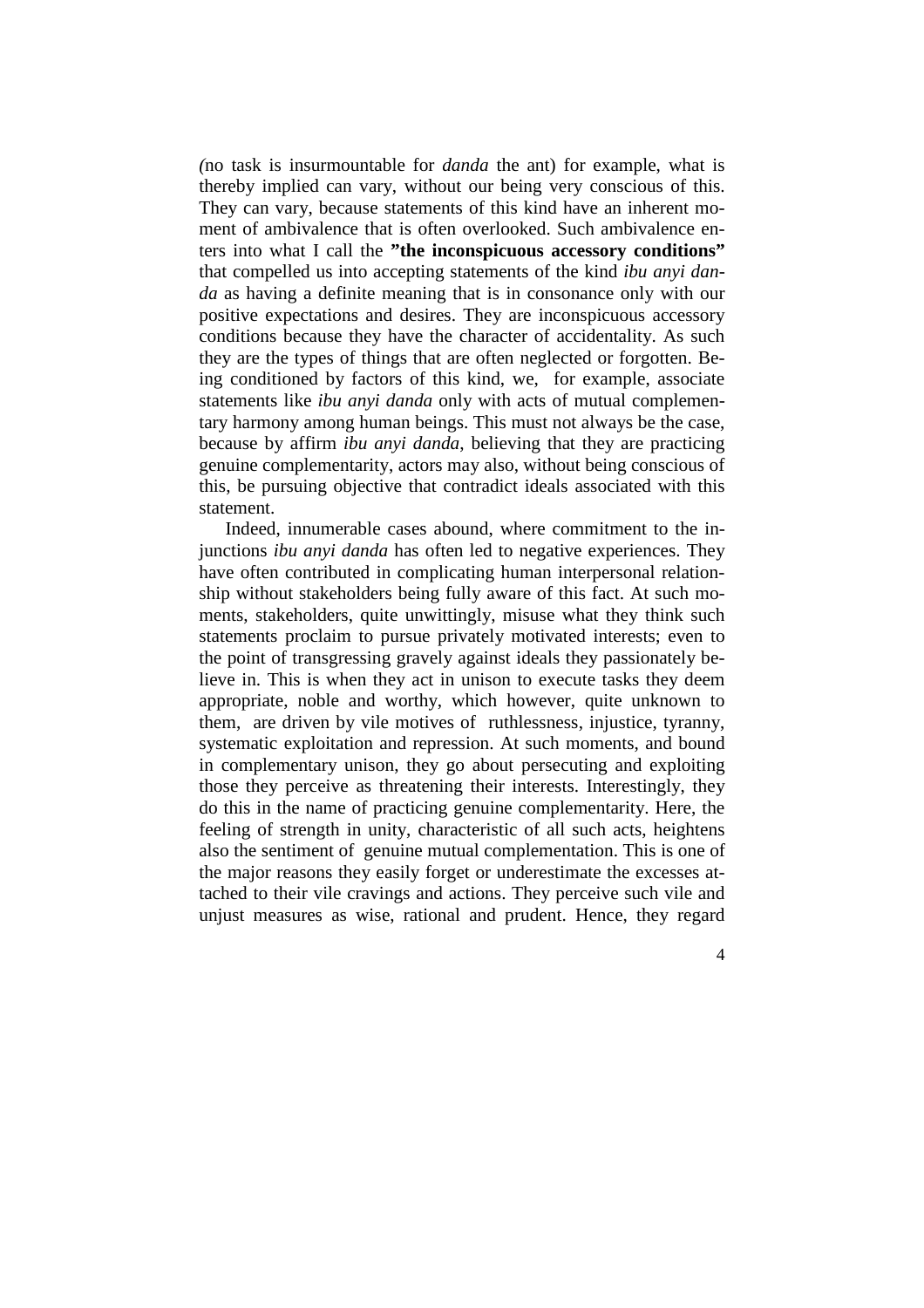these also as the very ideal of complementarity since these help them secure privately motivated interests against an outside they equally perceive as threatening and not good enough. In other words, they are misled into believing that they are pursuing the ideal of complementarity, their self-serving, unjust and exclusivist acts notwithstanding. The only valid reason behind such excesses, that is unfortunately concealed from them, is adherence to the feeling of intimacy holding them together. The same is applicable to what they sense as uniting to ward off the threat posed by an outside they perceive as alien and not good enough.

By every indication, they are being deceived at such moments, without realising this, because their actions contradict the ideals they believe in and proclaim. At least, one can say that, at such moments, they suffer an existential illusion that leads to self-deceit; and one also that leads to the contradictions we sense in their actions. Their ruthless, exploitative exclusivist tendencies and self-serving disposition contradict the ideal of mutual complementary harmony which was what they intended when they proclaimed and affirmed *ibu anyi danda.* Unfortunately, this would not be because they suffer existential illusion. Therefore, even if they proclaim and believe in ideals of this kind, realisation of such would ever remain unattainable since there is a deep-seated divide in human consciousness itself. It is therefore a paradox that by adhering to an injunction that should ordinarily lead to mutual complementary harmony among human beings, stakeholders, quite unwittingly, strive towards negating the very values and ideals such injunctions should enshrine and proclaim.

Now, the question arises: Why are actors deceived in this way, and who or what deceives them? Why can following the injunction *ibu anyi danda (*something that urges stakeholders to rally in complementary harmony), lead to anti-complementary acts; and such that can even compel stakeholders to negate the very values and ideals injunctions of this kind enshrine? Furthermore, why are actors not immediately conscious of their mistakes; but would rather pursue blindly the negative connotations of injunctions of this kind; as to violate the very ideals they cherish? Why can following injunctions of this kind make actors self-serving, exclusivist and intolerant; and most especially in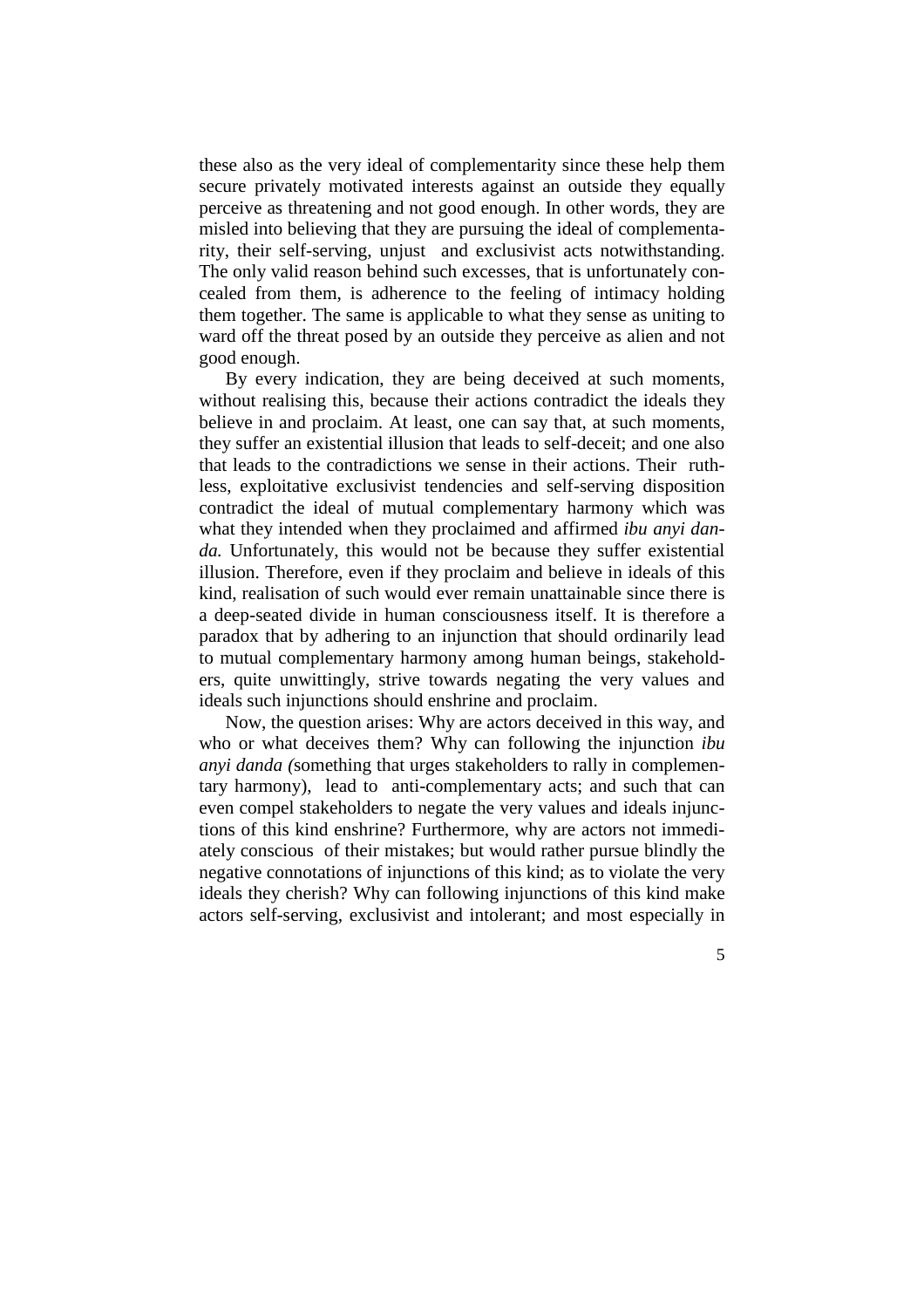their dealings with those they perceive as alien; and who do not share the same bond of mutual complementary intimacy with them? Why do they go ahead repressing, discriminating and even persecuting these others by following the injunction *ibu anyi danda*? Why do they, quite unwittingly, consider the questionable measures they take at such moments the wisest, most prudent and rational things to do?

Answering these questions would help us understand more clearly the nature of the injunction *ibu anyi danda* and what it seeks to claim. Generally, the difficulties injunctions of this kind present have much to do with the fact of our being human. Here, we are, by and large, partially products of our existential situations that are tension-laden and ambivalent. Besides the ambivalence to which our perception of reality is exposed, we are also subject to the constraints arising from what I call in *Igbo* language *ihe mkpuchi any*. This ambivalence and *ihe mkpuchi anya,* as the inconspicuous accessory conditions of knowing, willing, judging and acting, are the very mechanisms and phenomena responsible for such illusions and deceit. They achieve this by projecting only the categorical demands of our most cherished interests immediately into our consciousness while withholding the hypothetical character of the same. The moment this happens, an unavoidable error of judgement ensues which invariably leads to paradoxical acts and weird wishes. Since accidental and inconspicuous accessory conditions of this kind are easily overlooked, they can have devastating effects in the way we relate to the world. They can enormously becloud our thinking and power of judgment; so much so that we start misperceiving our needs and misconstruing our relationship with people who do not share bonds of intimacy with us. These are people we, instinctively, assume constitute some stumbling block to us just because they do not belong to us intimately. Elucidating the complex character of matters of this kind, and how to handle them, constitute some of the cardinal foci of *ibuanyidanda* investigation.

# **The inconspicuous Accessory Conditions of Knowing, Willing, Judging and Acting**

Now, an important question arises: What is the modus operandi of theses inconspicuous accessory conditions of knowing, willing and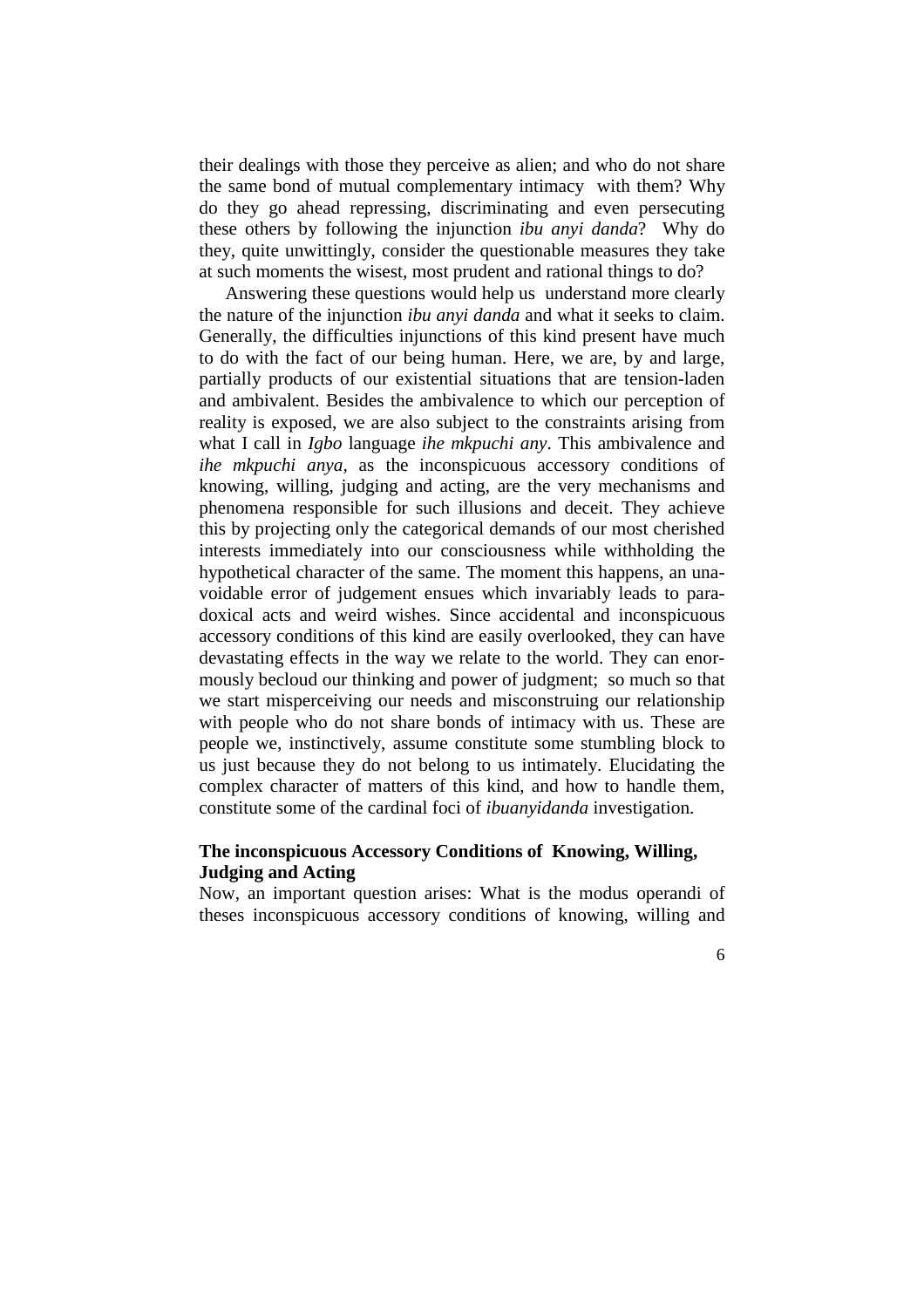acting; the very phenomena and mechanisms underlying sense experience and descriptive statements? How do they impact on our subconscious world as to becloud our reasoning, our judgement, our willing and the way we act? This can be explained in the following way: Even if the human person is fundamentally rational, the same human person is subject to challenges of our fundamental instinct of selfpreservation. Thus caught between being rational and being subject to our most primitive instinct, a tension is generated within the subject and in the sub-conscious. This is the foundation of the ambivalent tension that characterises our consciousness itself and in its relationship to the world generally. This is mostly the case with most mental and emotional acts dealing with knowing, willing, judging and acting. Due to this ambivalence, the world presents itself to our consciousness fundamentally in its double capacity. This is the one we feel most concretely in the varied character of our perception of reality. We feel this double capacity most when our most cherished interests are at stake. This is when this ambivalence can compel us into being oversensitive in view of protecting our interests, even at the risk of becoming excessively selfish and exclusivist; and most especially with regard to perceived threats arising from the outside. For this reason, we may be inclined to choose only those things always that appeal to us most, and which, in our opinion, help us safeguard such interests and repeal such threats. Oversensitive about our gains and advantages, we tend towards loosing measured circumspection and are easily forgetful concerning some of the most severe consequences of our negligence and forgetfulness. In this way, and quite unknown to us, we are exposed to some of the most grievous danger of error of judgement.

Experiences of this kind, as noted, are possible because our experience of the world in its ambivalence is further characterised by an inherent moment concealment or the very thing I call *"ihe mkpuchi anya" in Igbo language*. This *"ihe mkpuchi anya" or phenomenon of concealment* has the capacity *to* radicalise the precariousness of our already tension-laden ambivalence experience and complicate it. The expression *"ihe mkpuchi anya"* is taken from the *Igbo* language of Nigeria; and I have translated it to the English equivalent of "phe-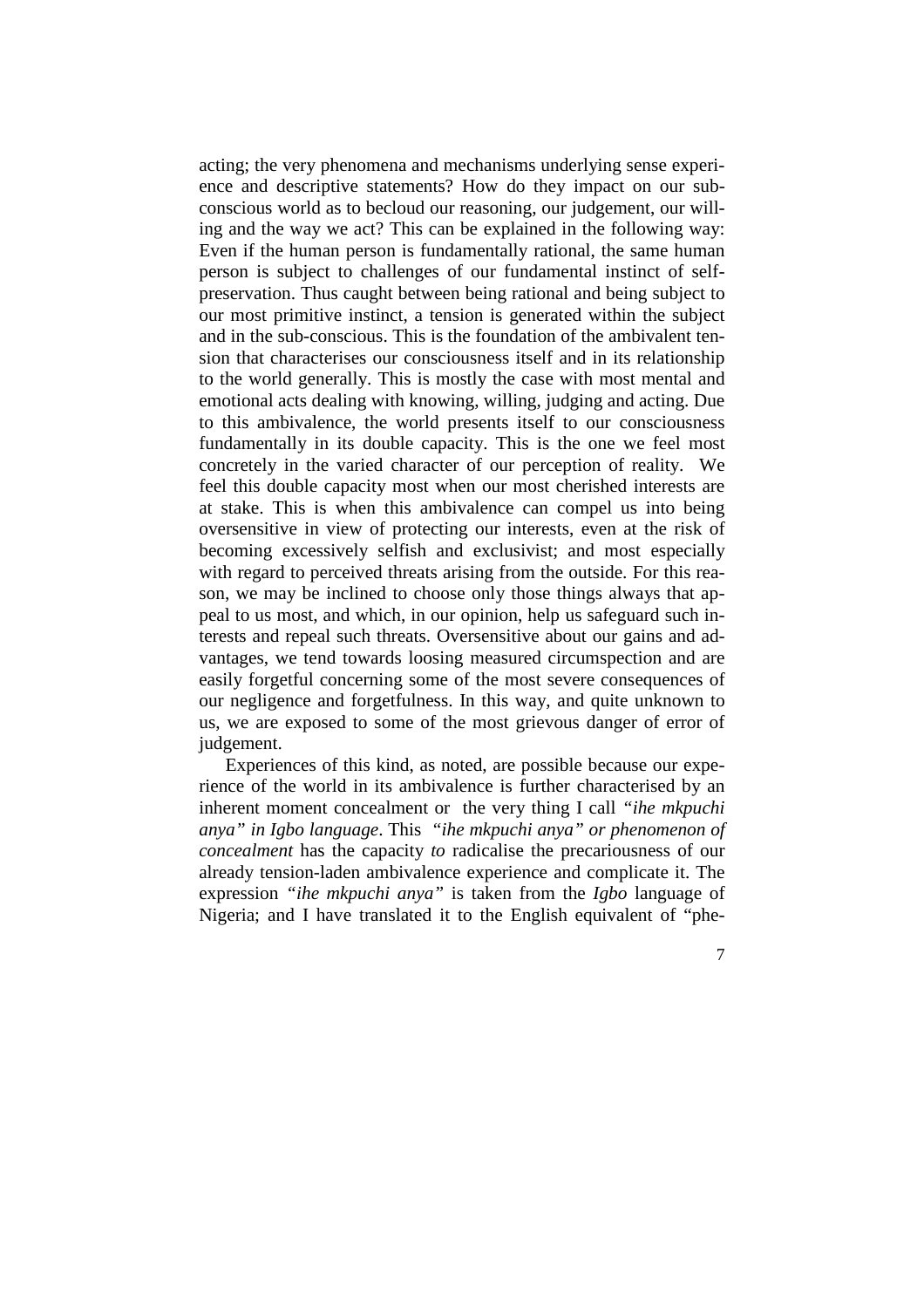nomenon of concealment". Within the context of *Igbo* existential experience, this expression means "something that impairs vision" or "something that beclouds the eyes". Hence, *"ihe mkpuchi anya" or "*phenomenon of concealment" is an existential condition that militates against the capacity to reason soundly, judge correctly and imaginatively; most especially in matters dealing directly with our most cherished interests. Overwhelmed by *ihe mkpuchi anya*, and in the face of our most cherished interests, Igbos question: *o nwere ihe na eme gi na anya* (is anything wrong with your eyes)? They still ask more pointedly: *anya o di kwa gi mma* (are your eyes at all in order)? They conclude: *"anya adigi ya mma"* (something is definitely wrong with his or her eyes!). What is implied by statements of this kind is that a person is so blinded by his or her passion, that he or she is passionate to the point of madness. It is precisely due to this its character that *ihe mkpuchi anya* (phenomenon of concealment) conceal from us the ambivalent tension-laden character of our existential conditions. Furthermore, it makes us blind to some of the most severe consequences resulting from our capriciousness, excessive zeal, negligence and forgetfulness. Thus victimised, actors actually seek only those persons and things that fascinate them; things only in tune with their whims and caprices. They thereby believe that these are the only options open to them; the only things most likely to lead to their happiness and ensure their overall wellbeing. In the same way, they despise and may seek to avoid those peoples and things they assume bring them misfortune and misery. This is why, out of sheer fascination and enthusiasm, we may very easily tend to be drawn, instinctively, only towards such persons and object that, in our estimation, stand to enhance our chances of success. Likewise, out of fear, hatred and sheer disgust, we seek to avoid instinctively also those things and persons that diminish our chances of success and bring us misfortune. Since this emotional and mental state constrains actors into attending to important decisions in a one dimensional absolute mode; and only in ways that favour their interests, they easily overstep allowable boundaries and, paradoxically, consider such measures most prudent, wise and rational. In the process, they become unduly bold and daring, both in their negligence, capriciousness and excesses. Thus lack-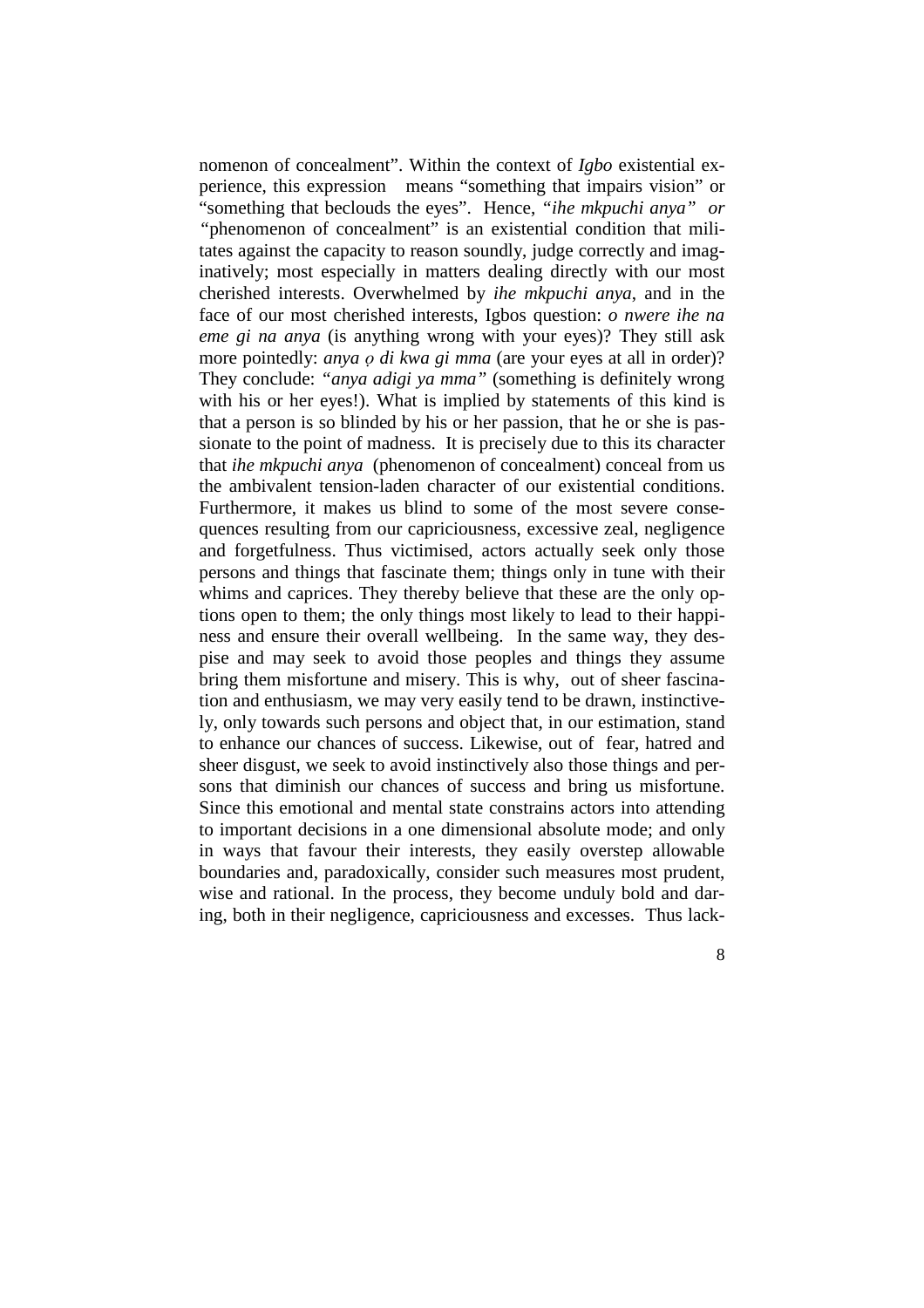ing in circumspection and insight, their selfishness and carelessness are enhanced. Worst still is that they may thereby easily loses every sense of decorum, become insensitive to the boundaries between right and wrong, good and evil. For these reasons, actors easily become absorbed by irrational wishes, vile fantasies, fears and desires; and so much so that they start to act only in a one-dimensional absolute mode lacking in wisdom. This is the very root of paradoxical and contradictory behaviour. This is why under such tense conditions, we may be affirming *ibu anyi danda,* believing that we are actually practicing the ideal of complementarity; in actual fact and quite unwittingly, however, we may be pursuing vilest forms of privately motivated interests; and to the point of negating the very ideals we believe in. This is all the more the case when we are acting in unison with our closest allies and against those we perceive as threatening our interests; and who do not share same bond of intimacy with us. Here, what we sense as the ideal of complementarity is nothing other than the shared bond of intimacy that sustains such vile wishes and privately motivated interests. In this case, what we perceive as the ideal of complementarity is what it takes to defend our egoism against an outside that is perceive as threatening, alien and not good enough. Quite interestingly; in the whole process we may even have that inner feeling of satisfaction that we are acting wisely and intelligently. This is because we are being deceived due to the constraints to which we are subjected. At such moments and in their semi-conscious state, and out of irrational fears, stakeholders would very probably proceed to resolve conflicts in their favour only; and through questionable means, and contrary to equity and fair play. This is what we mean when we say that all human existential situations are inherently ambivalent, in their double capacity; and are beclouded with ihe *mkpuchi anya* (the phenomenon of concealment).

This stressed emotional and mental state follows us in all we do, and determines our being no matter our levels of achievement; and no matter our status; no matter what we profess, and no matter how highly we rate ourselves. Even, the impact of this ambivalence and *ihe mkpuchi anya* can grow and be amplified by achievements, responsibility and self-perception; and so much so that the more we are over-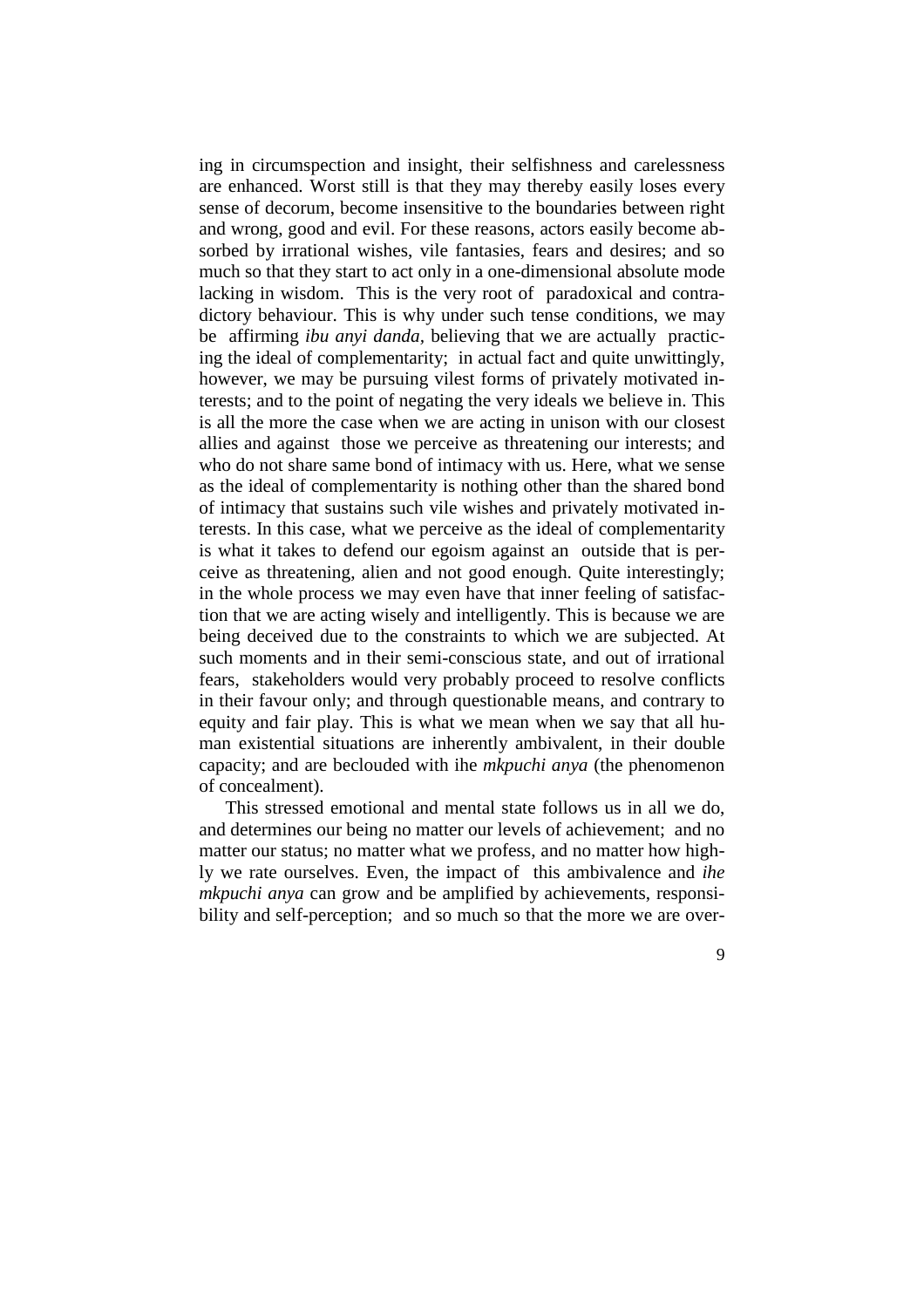whelmed by our achievements and self-perception, the more these existential constraints gathers momentum and tighten their grips. This is why the moment these constraining mechanisms hold sway, actors are very easily thrown off balance; and tend to compromise and mismanage their positions, self-understanding and responsibilities in ways that can be very baffling and incomprehensible. This is that stressed existential experience by reason of which precisely those things actors cherish and praise very highly are the very things they may be most willing to compromise. Here, one easily acts against those ideals and norms one cherishes highly and believes in. Ironically also, one imagines, at such moments, that by so doing one is smart, acting in the most wise and intelligent manner. It is as if one is acting against ones will and convictions and considers this the wisest thing to do.

Here, actors respond, more or less, in a state of subdued insight with regard to their social and universal moral obligations; but may be willing to act with much more positive responsiveness towards their own personal needs and interests. They may also be most willing to extend the same positive consideration to those they imagine share some bond of intimacy with them; and who, in their estimation, would very probably contribute towards securing their most cherished interests and help them succeed. This is why in proclaiming *ibu anyi danda*, in the vile sense of complementarity, they may be most willing to persecute those who, in their estimation do not form a bond of intimacy with them, because these for them are mere nuisances and threats. With this, they believe that they are practicing the ideal of complementarity in its fullest; but they are merely being deceived and are deceiving themselves without realising this. Since actors, at these moments are prone to seeing the world from a stressed and compromised type of disposition, their actions and their intentions are bound to be at variance.

This is the foundation of all types of ambivalent behaviour and something that can distort the meaning we assign to things; and to the point of actors contradicting themselves without knowing that they are actually doing so. It is also one of the foundations of irreconcilable differences, where each party in a dispute is so absorbed by the correctness of its position that it hardly finds it necessary to listen to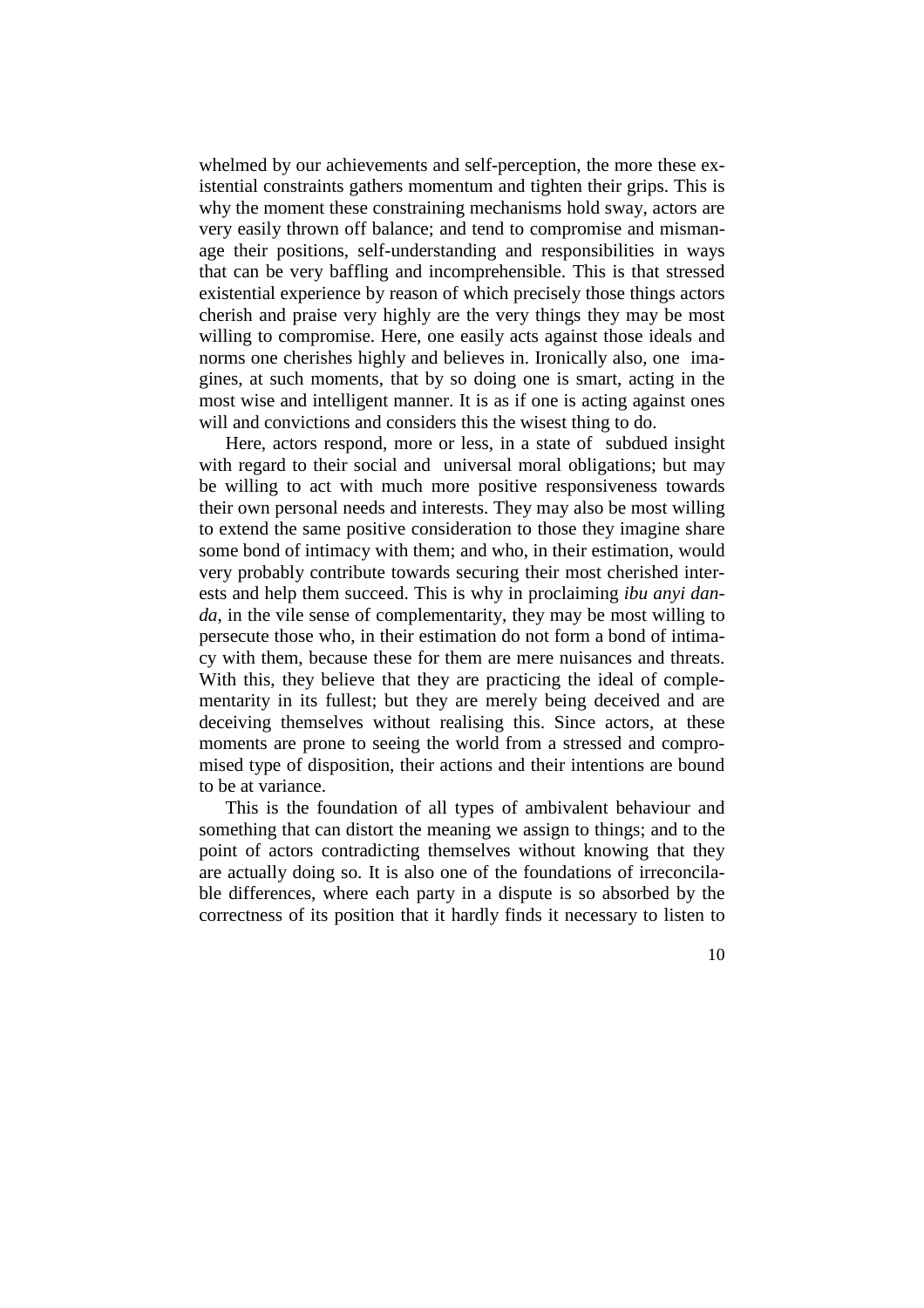other parties. This is why such a compromised type of mind-set can make people unbearably stubborn and capricious. Here, stakeholders are more inclined to stick to their opinions without realising that such are founded on deep rooted mistake or existential deceit. They are thus subjected to avoidable errors of judgement. Such difficulties are bound to persist because what is presented to our consciousness and what we intend or believe in, may be diametrically opposed to each other – and often without our being fully aware of this fact. In such cases, we are bound to err; but errors of this kind are not always intentional, because actors suffer an existential illusion which impacts on the way they think, judge, will and act. What this shows is that in most situations of life our actions may not always match with what we intend, even if we think otherwise. This is why under such conditions actors are more likely to choose only those things that enhance their most cherished interests, without caring much about all the implications. They only believe that these are the best possible options open to them, even if this is not always the case. Where the stakes are high, such dispositions can easily lead to our doing harm to others, our becoming unduly irrational and repressive, without our being fully aware of the full implications of our actions. On the contrary, we consider the measures we take quite appropriate, wise and smart.

One can say that human subjects are not completely to blame for lapses of this kind because at such moments they are not fully in control of their situation. Indeed, they are caught in a mental and emotional state of restricted self-consciousness. This is when we say of a person in Igbo language: *ọ magi onwe ya* (he does not know himself i.e. he is not self-conscious). Therefore, it is due to these inconspicuous accessory conditions, that we unconditionally assume that the statement *ibu anyi danda* can only be understood only in a positive sense that proclaims the ideal of complementarity. This is why we misuse the expression in this way; and go ahead submitting ourselves only to the ideal of mutual complementary harmony as the only true meaning that can ever be assigned to this statement. This must not be the case because the expression can also be misused in a way that contradicts the ideals they seek to proclaim. Ibuanyidanda philosophy seeks to disclose the reasons for difficulties of this kind, that are often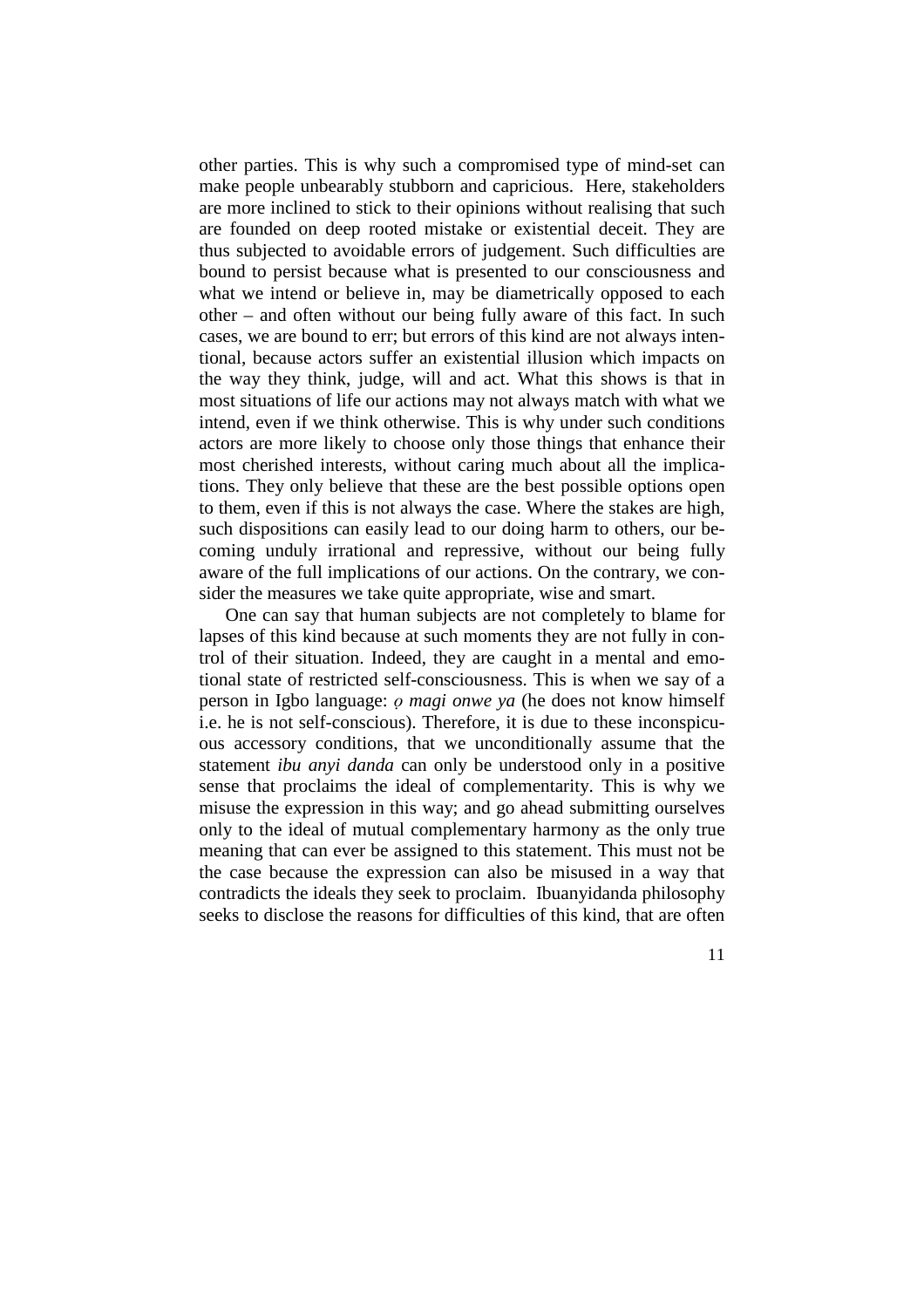forgotten or overlooked. Furthermore, it strives to offer viable tools towards their containment; and in the form of constructing a method and higher principles of legitimisation of human conduct at all levels of determination.

Innocent I. Asouzu

#### **Sources:**

Akpan, Chris. "Ambivalence of Human Existential Situation: A

Veritable Index of Rational Explanation". In: American Journal of Social and management Sciences, Vol.2 No.1, March 2011, pp.1-10.

Aristotle. *Metaphysica*, Translated into English under the editorship of W. D. Ross, M.A., Hon. LL.D (Edin.) Oxford. Vol. VIII, Second

Edition, OXFORD at the Clarendon Press 1926. Online Edition. Asouzu, Innocent.

> --The Method and Principles of Complementary Reflection in and beyond African Philosophy, Lit Verlag, Münster, 2005. Cf. Asouzu I. Innocent. The Method and Principles of Complementary, Calabar University Press, 2004.

> -- Ibuanyidanda. New Complementary Ontology. Beyond World-*Immanentism, Ethnocentric Reduction and Impositions.* Litverlag, Münster, Zurich, New Brunswick, London, 2007.

-- Ibuarụ: The Heavy Burden of Philosophy beyond African *Philosophy.* Litverlag, Münster, Zürich, New Brunswick, London, 2007.

-- Ikwa Ogwe. Essential Readings in Complementary Reflection.

A Systematic Methodological Approach. Saesprint Publishers, Calabar 2007.

-- "Ibuanyidanda" and the Philosophy of Essence (Philosophy the Science of Missing Links of Reality). 50<sup>th</sup> Inaugural Lecture. Calabar University Press, 2011.

-- "*Ibuanyidanda* (Complementary Reflection), Communalism and Theory Formulation in African Philosophy" in: Thought and Practice: A Journal of the Philosophical Association of Kenya (PAK) New Series, Vol.3 No.2, December 2011, pp.9-34.

-- Ibuanyidanda (Complementary Reflection) and Some Basic Philosophical Problems in Africa Today. Sense Experience, "ihe mkpuchi anya" and the Super-maxim. Litverlag, Münster, Zürich, New Brunswick, London, 2013.

Kant, Immanuel. "The Metaphysical Foundation of Morals".

In: *The Enduring Questions . Main Problems of Philosophy*, arranged by Melvin Rader, Holt, Rinehart and Winston, New York, 1976.

Kimmerle, Heinz. "Die schwere Last der Komplementarität. Antwort auf Innocent I. Asouzus Kritik an der interkulturellen Philosophie" in: Polylog. Zeitschrift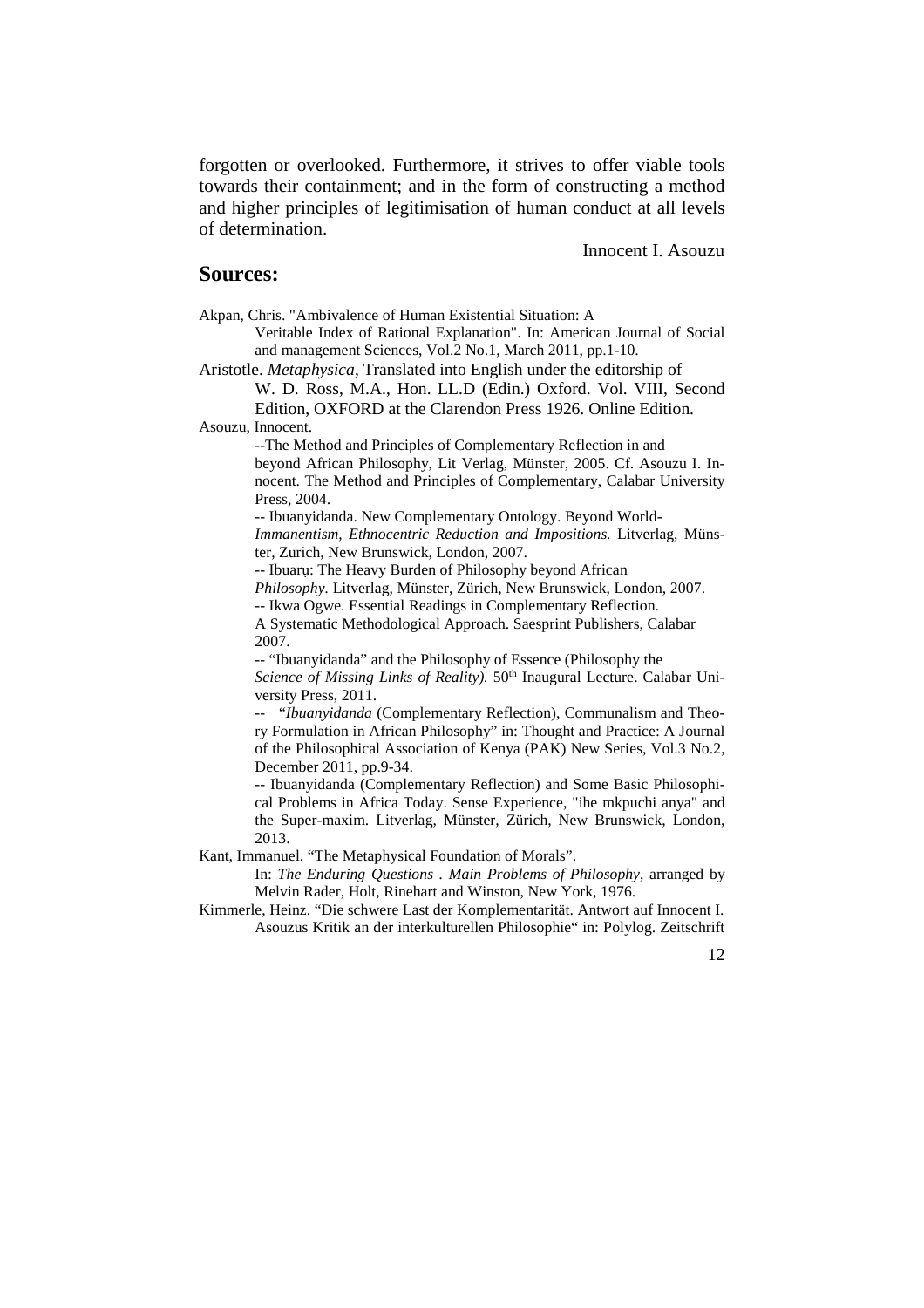für Interkulturelles Philosophieren. 19, 2008.

Ohuche, O. Romanus. "Ibu Anyi Ndanda. The Centrality of Education in Igbo Culture. 1991Ahiajoku Lecture. Published by Culture Division Ministry of Information and Culture and printed by Government Printer, Owerri, 1991. Solomon, Roberts. Introducing Philosophy. A Text with integrated

Readings. Harcourt Brace Jovanovich, Publishers, New York, 1989).

# Read the continuation of this article by going to "Links and Resources" <link>

#### *"Ibu anyi danda"* **and the Inconspicuous Accessory Conditions**

Now, when we affirm ibuanyidanda and assume that it is a true statement that conveys the feeling and meaning of mutual complementary harmony, this must not be the case always. Yet, in most cases, we tend to assume that statements of this kind are true and valid in all ramifications in view of what they claim. Furthermore, we assume that by adhering to the injunction of mutual complementation enshrined in the statement *ibu anyi danda*, we are bound to surmount such difficult challenges as building equitable, harmonious and egalitarian societies among human beings. Carried away by such sentiments, we easily transpose, quite uncritically, what is applicable to *danda*, the ants, to the way human beings conduct themselves. Now, the moment we proceed in this way, for example, we would most likely be compelled to assume also that what is valid for ants is automatically valid for human beings. Worst still, we proceed also in transposing what is valid for ants quite uncritically and unequivocally to the way human persons conduct themselves in society. When this happens, we are immediately liable to what I call **error of transposition** and **picture-type fallacies**. An error of transposition ensues the moment we transpose contents, from one context to the other quite arbitrarily, and thereby assume that they uphold identical meaning within the new context. Picture-type fallacy results when we erroneously assume that the impression we have of an object within any given context is all that can ever be known and said about it. Definitely, what is valid for ants is not valid for human beings in all ramifications if the analogy must uphold its usefulness. These are yet some of the reasons observational statements, such as *ibu anyi danda,* can always be mismanaged.

Such statements often enshrine premises we think are true, but which, as a matter of fact, can be fundamentally flawed, without our realising this fully. They do so because they are subject to the inconspicuous accessory conditions determining the way we know, will, judge and act. In this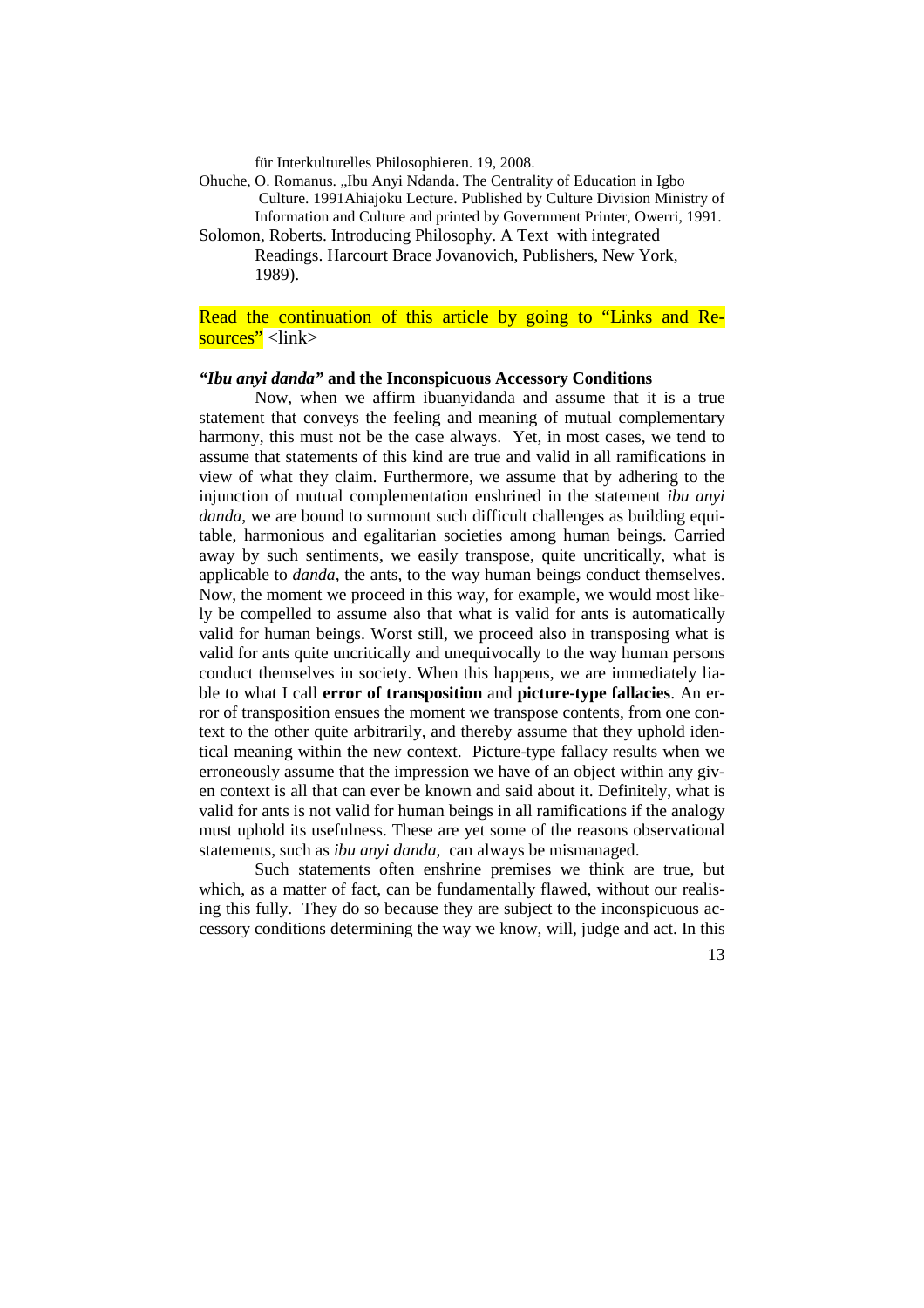case, they share in the ambivalence that characterises our experience of the world, and are subject to the impact of *ihe mkpuchi anya* . It is for this reason that we cannot transpose what such statements seek to express arbitrarily from one context to the other without running into serious conceptual and practical difficulties. The moment we accept such statements as true, unequivocally, within one context, we would also be inclined to extend such truths to all thinkable cases. This is the moment we seek to universalise such statements and assume that if it is true that *ibu anyi danda* (no task is insurmountable for *danda*), then it is very likely true that human communities would conduct themselves in society just like ants. Difficulties of this kind actually occur due to aforementioned reasons where we accept statements of the kind *ibu anyi danda* (no task is insurmountable for *danda*) as valid and true statements because they are the types of things we expect of human communities. Such statements enshrine the types of things we would like to believe about human communities; and the types of things we wish human communities. In other words, we are dealing, in these cases, directly with those expectations and highly cherished wishes that are in harmony with our interests – that of building the perfect human community, where justice, harmony and egalitarianism reign supreme. Overtaken by such ideal wishes, desires and expectations, our perspective is narrowed down; we easily become less circumspect, and can thereby easily forget to ask critical questions concerning the conditions of validity and applicability of the truth claim of descriptive statements like *ibu anyi danda.*

This type of forgetfulness provoked by the inconspicuous accessory conditions of human conduct restricts and beclouds our judgement in the face of those expectations and wishes we desire most. The constraining mechanisms and phenomena constituting these inconspicuous accessory conditions enhance the impact which habit has on judgement and thinking. Likewise, they boost the tendency to attach disproportionate attention only to those things that favour our interests at the cost of others. Being oversensitive about our most cherished interests therefore, we can become less circumspect; and can run into avoidable conceptual and practical difficulties. In other words, if on account of the constraints to which human consciousness is subjected, we subscribe to the incontestable evidence presented by sense impressions, we are likely also to hold firmly to the validity and veracity of conclusions derive from these; even when such are not completely rational and practicable. These are those moments when it would be difficult to convince ourselves otherwise that the contrary can ever be the case. Where we have made such a commitment, and believe that such statements are true and valid, we may not even bother much any longer about some of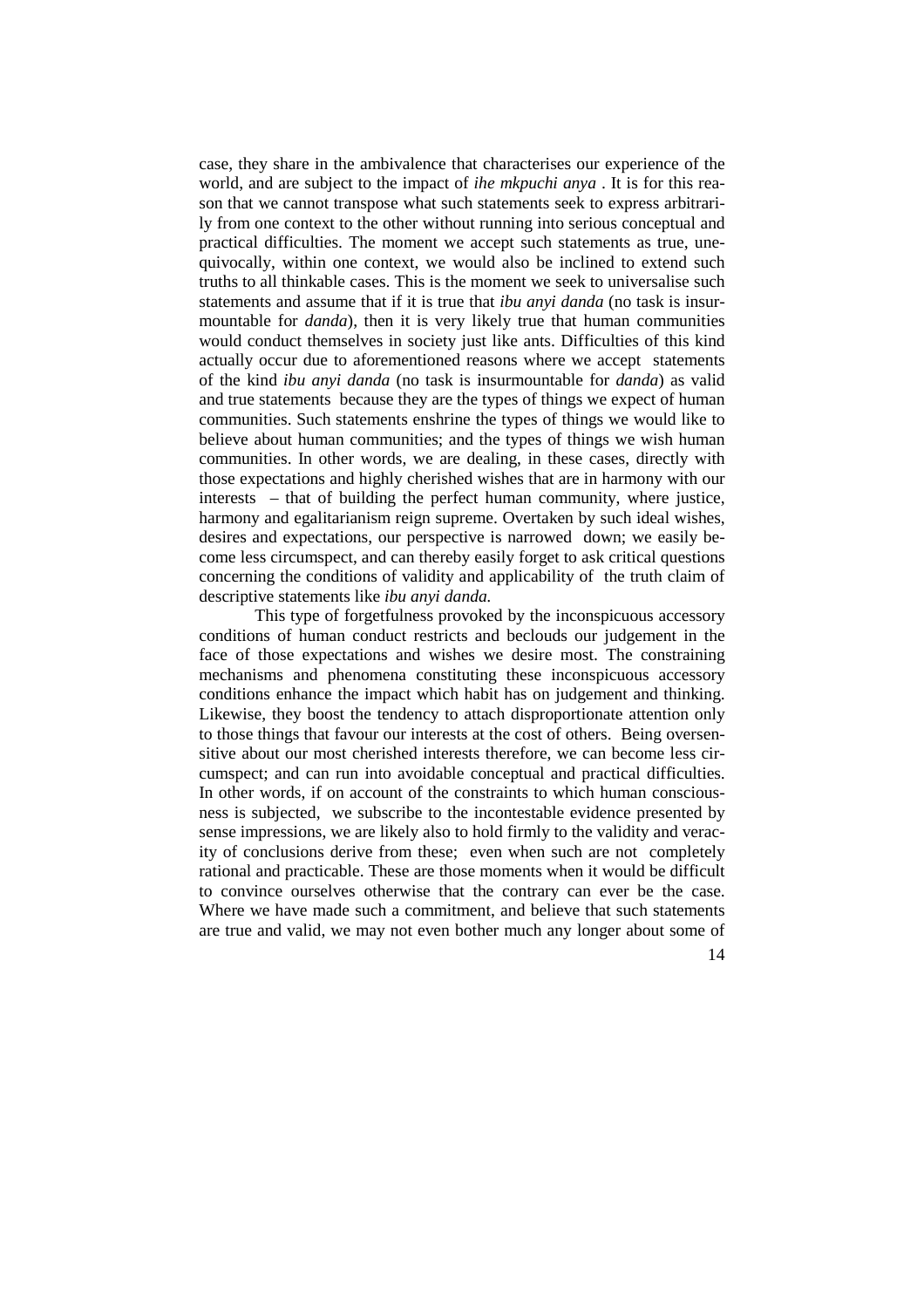the most grievous logical and practical implications presented by such commitments.

#### **The Super-maxim or the Basic Rule of Danda**

Now, one may ask: what do we mean exactly with the descriptive statement *ibu anyi danda* (no task is insurmountable for *danda*)? As we have seen, one of the most common modes of understanding this expression subsists in transposing what is applicable to ants to the way human communities conduct themselves. We mean with this that human being and communities can surmount difficult challenges if they work in concert and behave like these ants. Countless concrete examples that lend credence to this mode of abound. It is for this reason that we are tempted to accept it as the most credible meaning the expression can ever have. In this case, we refuse to go beyond what is presented to us as the incontestable evidence of sense impressions. For this reason, we refrain from asking critical questions. Thus we know from experience that human communities do actually surmount very difficult challenges in an attitude of mutual complementary unison. Experience suggests that such difficult task as building equitable, harmonious and egalitarian society can result from attitudes of mutual complementary harmony and not the other way round. Due to impressions of this kind, we are often compelled to accept as true that an attitude of mutual complementary harmony would invariably be the cause of difficult feats of this kind. These are the types of experiences that reinforce the apparent truth claims of observational statements of all kinds. These are statements that enshrine those ideals we all crave and expect and which we, for reasons of this kind, affirm their truth content without much difficulty. In other words, in such expectations are embedded their truth claims and the types of meanings we assign to them. In line with this, the statement *ibu anyi danda* (no task is insurmountable for *danda*) enshrines expectations and desiderata of the kind; and from which it draws its meaning: A) It is desirable and optimal to work in unison in view of surmounting difficult challenges and attaining best result. B) It is better to attend to difficult tasks in concert than working alone. Furthermore, such expressions enshrine wishes of the kind: C) If you desire to attain optimal results then work in unison. D) If you wish to surmount difficult challenges then work in concert with your closest allies. As earlier pointed out, wishes and expectations of this kind have implicit moments of hypothetical and categorical commands - all at the same time. But, due to the fact that they are the types of things we earnestly desire and wish ourselves most, they impact more forcefully on our consciousness as pure eternal categorical commands. For this reason we tend to accept them as true always; and based on which all actions desiring to be rational can be validated.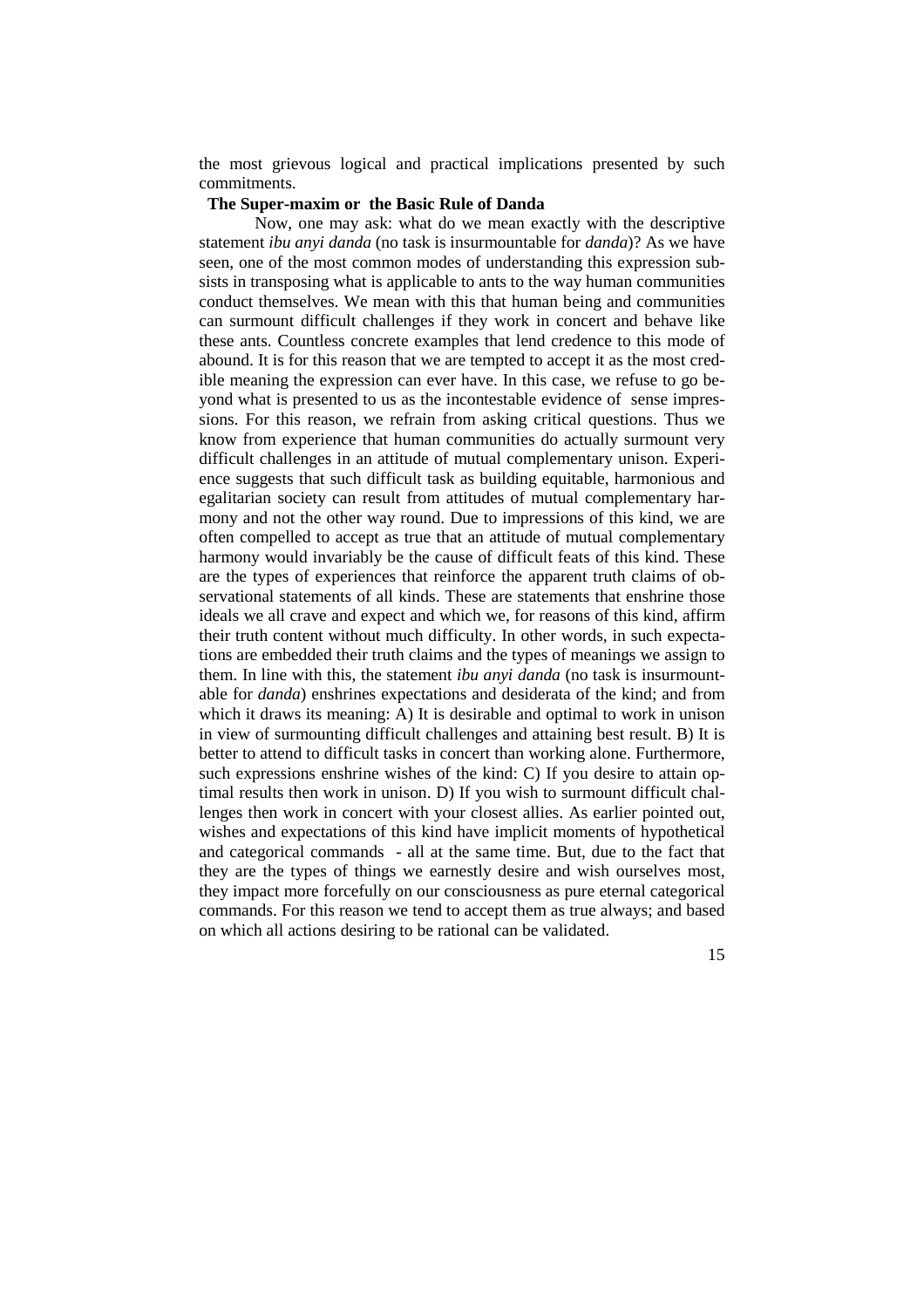These are the reasons also we are misled into adhering only to their categorical meaning, forgetful of their hypothetical connotation. One can say that statements of this kind appeal directly to our primitive instinct of self-preservation in view of getting what we want and protecting our most cherished interests. In which case, we are compelled, quite instinctively, to yield irresistibly to their appeal. From here results, among other things, that we take the expression *ibu anyi danda* to mean that it is most reasonable and commanded always to unite with our closest allies in view of surmounting difficult challenges. Again, we take it to mean that it most reasonable and commanded to rely on such bonds of intimacy to get what we want; and most especially against an outside that is perceived as hostile and threatening. This is why when, we invoke *ibu anyi danda*, and the stakes are high, for example, we may be compelled to be only at the service of our comrades in arms, our kinsmen, our communities, our bosom friends and of all those who share some bond of intimacy with us. We thereby unite with these close allies to get what we want against an outside we perceive as threatening and not good enough. When we proceed in this way, we assume, without much difficulties and without qualms, that we are practicing the ideal of complementarity. We thereby forget that such acts are merely intended to shield us from those we perceive as threatening; those we think should be avoided at all cost or even eliminate because they pose a threat to our interests. In cases of this kind. In all such cases, we are compelled to believe that the ideal of complementarity is equivalent to conducts of this kind, even if they are despicable and run contrary to this ideal.

This becomes evident in those critical situations of life, where the stakes are high; and where stakeholders carried by the feeling of mutual complementary bond by invoking *ibu anyi danda* try to defend and perpetrate causes that might be injurious to others. In such cases, we are drawn to these close allies only and approach outsiders with feelings of repulsion because we perceive these outsiders as nothing other than threats to our most cherished interests. In such cases, we instinctively hold that it is most reasonable and commanded to help, prefer and protect the interests of those who belong to us intimately because they are nearer to us, and pose the least dangers to our most cherished interests. Furthermore, we thereby assume instinctively that since these are the ones that guarantee our welfare and security; are the ones nearer to us; therefore, they are also better and safer. In such situations, what we perceive as the ideal of complementarity can be summarised thus: We can surmount difficult challenges when we hold together as people sharing bonds of intimacy in view of safeguarding our interests against an outside that is threatening and not good enough. This, it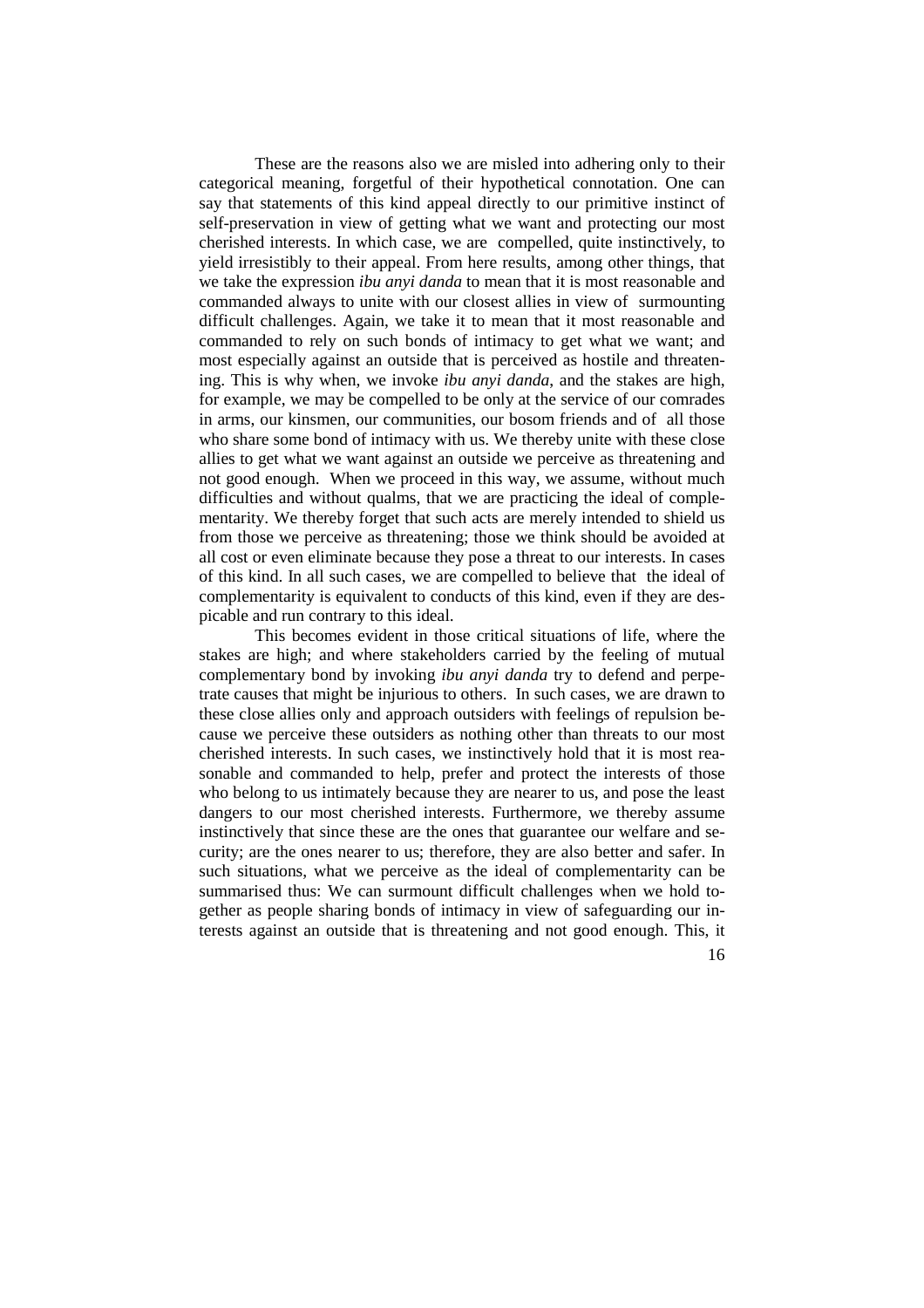seems to me, is precisely why most human beings, would very willingly and instinctively submit themselves to the veracity and categorical appeal of descriptive statements of the kind "*ibu anyi danda",* and are fascinated by them. Out of sheer fascination and impelled by their most cherished interests and wishes, they thereby easily forget that statements of this kind are not absolute eternal commands. This notwithstanding, they submit themselves to such statements as categorical commands. At such moments, they are, quiet blindly and instinctively, easily attracted only to those closest or nearest to them believing that these are their only true friends and succour: They are drawn only to their kit and kin, to people of their race, communities, religion, country, to people who share some bond of intimacy with them etc. Because they are easily carried away, in this way, by their most cherished interests, by their whims and caprices, by those things that fascinate them, they remain ignorant of the full meaning and implications of the expression *ibu anyi danda*. In these circumstances, they are merely victims of those inconspicuous accessory conditions that control human consciousness. This is when they are compelled to submit themselves to the vile meaning of complementarity; and one that negates the very ideals enshrined in this concept. In this case, they are misled, quite instinctively, into assuming that descriptive statements of the kind *ibu anyi danda* are designed for safeguarding privately motivated interests; and in view of defending ourselves against an outside that is threatening and not good enough. Since they accept statements of this kind as absolute commands, they become forgetful and ignorant of its hypothetical character.

Mistakes and errors of this kind are the types of things that can be explained based on the inconspicuous accessory conditions that constraint human consciousness - our tension-laden ambivalent existential experience of reality and *ihe mkpuchi anya* (phenomenon of concealment). These phenomena and mechanisms create the illusion that can complicate our mode of understanding reality and the way we react to them. Due to the impact they exert on us, actors are most prone to mistaking hypothetical injunctions for categorical commands or universal laws; and so much so that this can even impact adversely on their character. At such moments, they follow unilaterally and unconsciously dictates that may not be fully rational while believing that they are acting wisely. This is the case, when they believe that only those nearest to them are better and safer and the stranger not. Acting in this instinctive, unilateral absolute mode is what I call acting after **the super maxim of** *ibuanyidanda* **philosophy.** This super-maxim can be formulated more clearly thus: **"the nearer the better and the safer"** and it is what I designate as "**the basic rule of** *danda*". It summarises what all hypothetical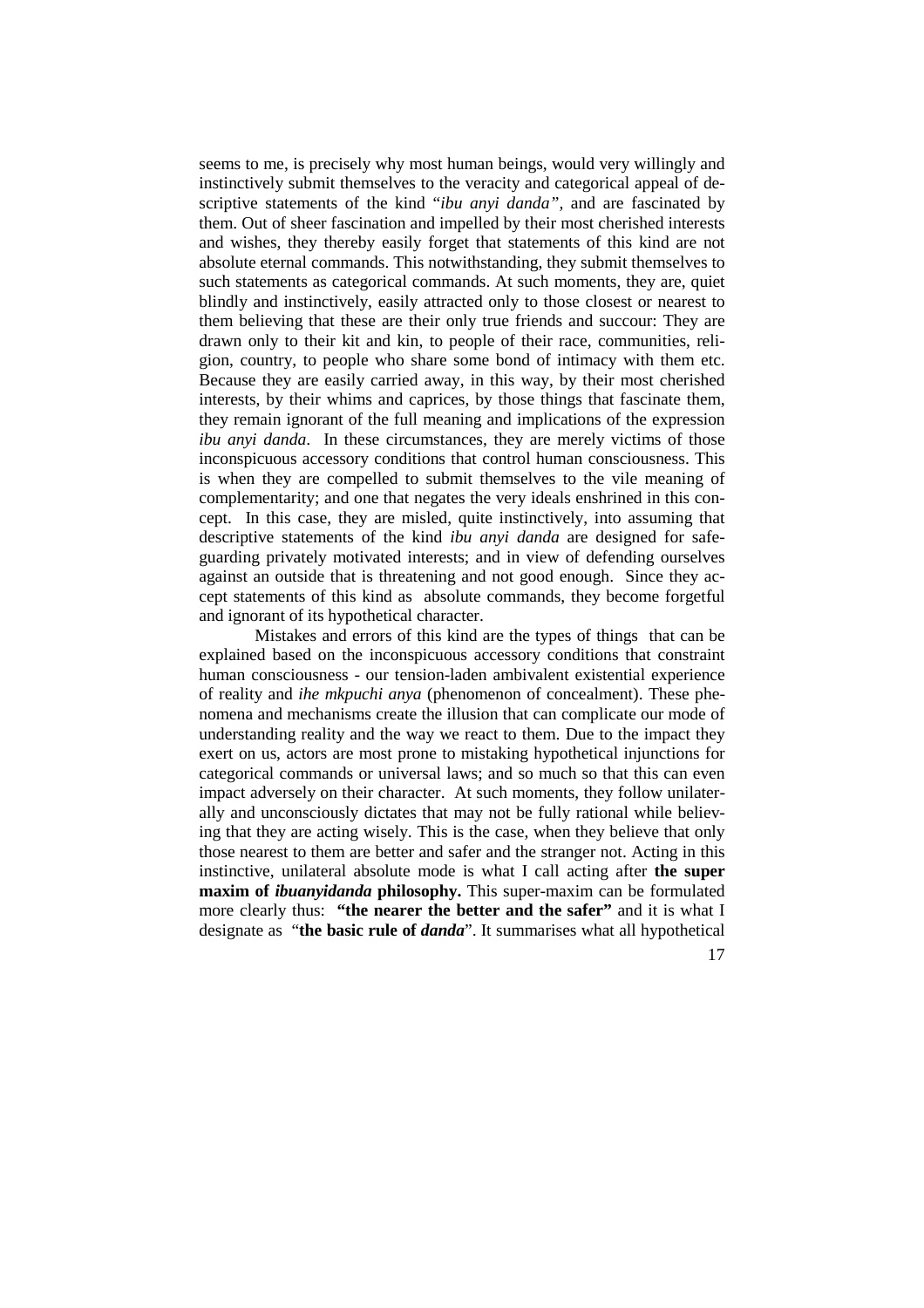injunctions that are mistaken for categorical commands seek to express, and such where stakeholders assume that they are commanded always to seek and uphold a bond of intimacy with those nearest to them because these, in their opinion, are safer than those outsiders they do not know so well. Where attitudes of this kind persist, stakeholders equally develop near-inviolable sense of duty and commitment towards those they cherish and who, in their estimation, are most likely to protect their interests. They thereby assume quite instinctively that their lives and security depend inextricably on these types of intimate relationship. This is understandable, because they are conditioned into believing that the realisation of their most cherished interests can best be guaranteed in this way. Hence, they would also regard any statement that has the character of the super-maxim as an apodictic true statement always. In *Igbo* existential experience statements that have this character include: *ibu anyi danda* (no task is insurmountable for *danda*), *umunna bu ike,* (the kindred is strength); *igwe bu ike* (multitude or togetherness is strength); *njikọ ka* (togetherness is the best strategy or togetherness is the greatest virtue) etc. Since these statements enshrine mere hypothetical injunctions that are mistaken for categorical commands, they can always lead to errors of judgement concerning our needs and wants. This is why also they can easily mislead stakeholders into making fallacious assumptions concerning the types of relationship needed to legitimise authentic relationship and human experience of the world.

Definitely, by submitting themselves to the dictates of this super maxim, actors are merely being deceived and are deceiving themselves. Statements of this kind present serious logical and existential challenges. To start with, it is not very correct to assume, for example, that those nearest to us are always better and safer as to elevate this to a methodological assumption for good and valid conduct. We know of innumerable cases, for example, where those nearest to us constitute the gravest dangers to our security and wellbeing. What this indicates is that the constraints arising from these inconspicuous accessory conditions can easily compel us into submitting ourselves to avoidable existential and logical fallacies. This is one of the reasons stakeholders, in such conditions, we may be most willing to draw apparently valid conclusion from seemingly valid existential premises that are inherently flawed. When this happens, we easily also elevate such conclusions, that are not fully rational and logical, to an imperative with the full weight of a command. Worst still is when we accept such injunctions as necessary and sufficient conditions for the realisation of set goals and execution of action. Because, the premises on which such conclusions are built have inherent moments of fallacy, that is not always evident to us - and one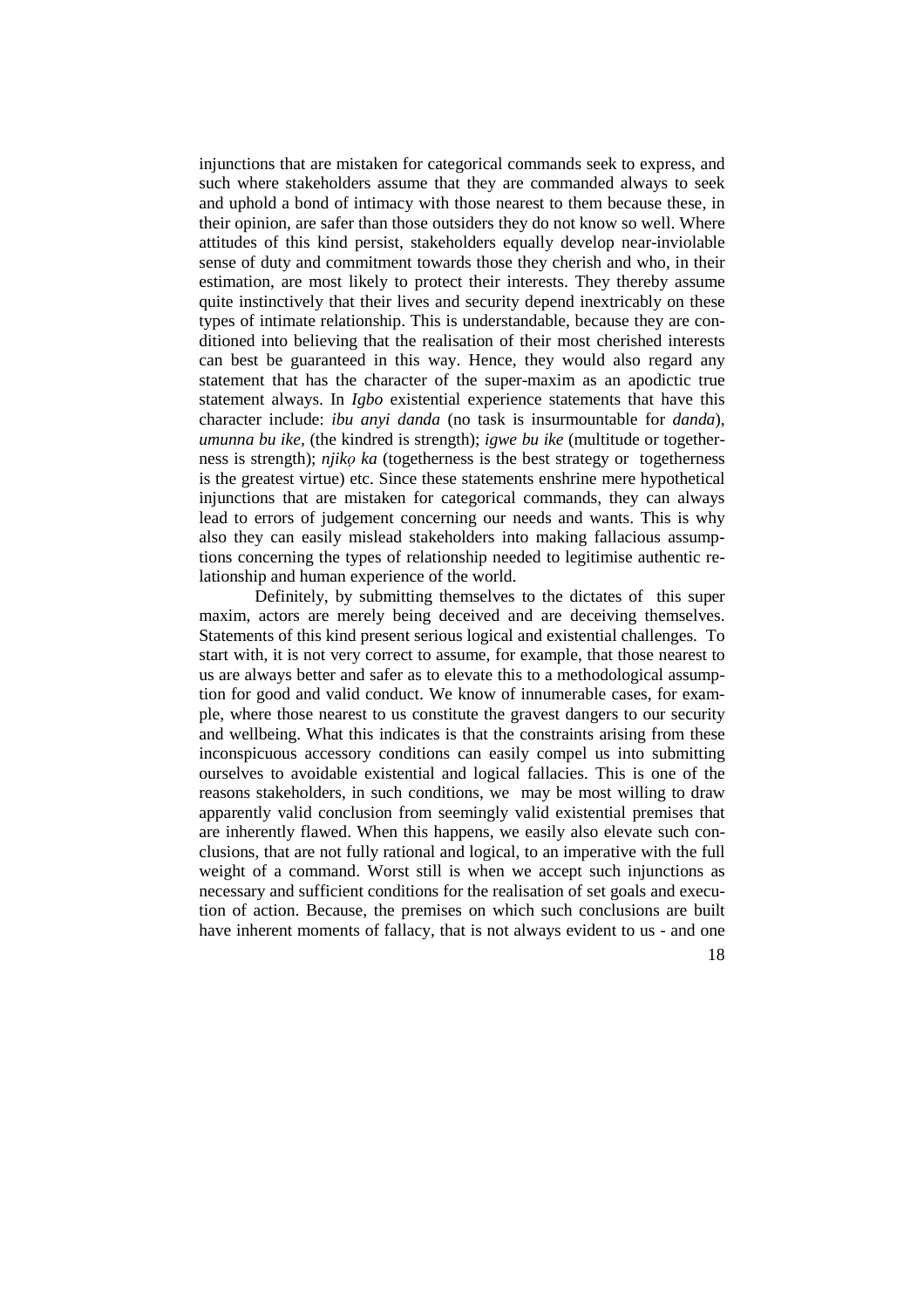that is concealed from us due to constraining character of sense impressions and common-sense experience, we are bound to err greatly in our judgements about the world and in the way we act. This is why adhering uncritically to super-maxims of this kind to legitimise human conduct, can always lead to negating, quite inadvertently, those ideals we desire and cherish most. This is the character of the descriptive statements: *ibu anyi danda* (no task is insurmountable for *danda*), *umunna bu ike,* (the kindred is strength); *igwe bu ike* (multitude or togetherness is strength); *njikọ ka* (togetherness is the best strategy or togetherness is the greatest virtue) etc.

Unfortunately, these are the types of expressions that play major roles of legitimisation of human conduct in most philosophical undertakings that have a communalistic undertone. Since such expression enshrine hypothetical injunctions of the type "the nearer the better and the safer" they are not strong enough for such a rigorous task of legitimisation. They enshrine mere habitual assumptions that are inherently conditional in character: Something that is not always evident to us. Bearing some of these shortcomings in mind, one can say that all maxims that draw their legitimacy from the idea of intimate belongingness are not only critique worthy, but more so, in need of thorough overhaul and rehabilitation. This is why, it seems to me, that most theories of communalism in African philosophy that seek their legitimisation in maxims of this kind are in dire need of revision.

#### **Ibuanyidanda and Some Existential Challenges within a Global Context**

Most heterogeneous multicultural contexts, as we have them in the world today, are exposed to the difficulties associated with the inconspicuous accessory conditions of human conduct. Such very easily incite to exclusivist intolerant behaviour; where stakeholders deem it most appropriate to rely on the super-maxim of "the nearer the better and safer" to attend to contentious matters. This is why, it seems to me, that the very roots of most issues dealing with exclusivist extremist tendencies can be located in difficulties of this kind, where our passion to survive at the cost of those we perceive as alien and threatening, as weak and inconsequential overweighs our sense of fair play, compassion and compromise. We see this given when, either as individuals or as groups, we instinctively tends to cling only to those nearest to us, believing, if only erroneously, that these are our only true friends and succour. At such moments, stakeholders perceive those who do not share bonds of intimacy with them, a priori, as the untrustworthy distant dangerous other. These are the types of existential conditions that can make people harsh and resentful of anything that does not resemble their kind; and which they impulsively regard as dangerous and worthy of elimi-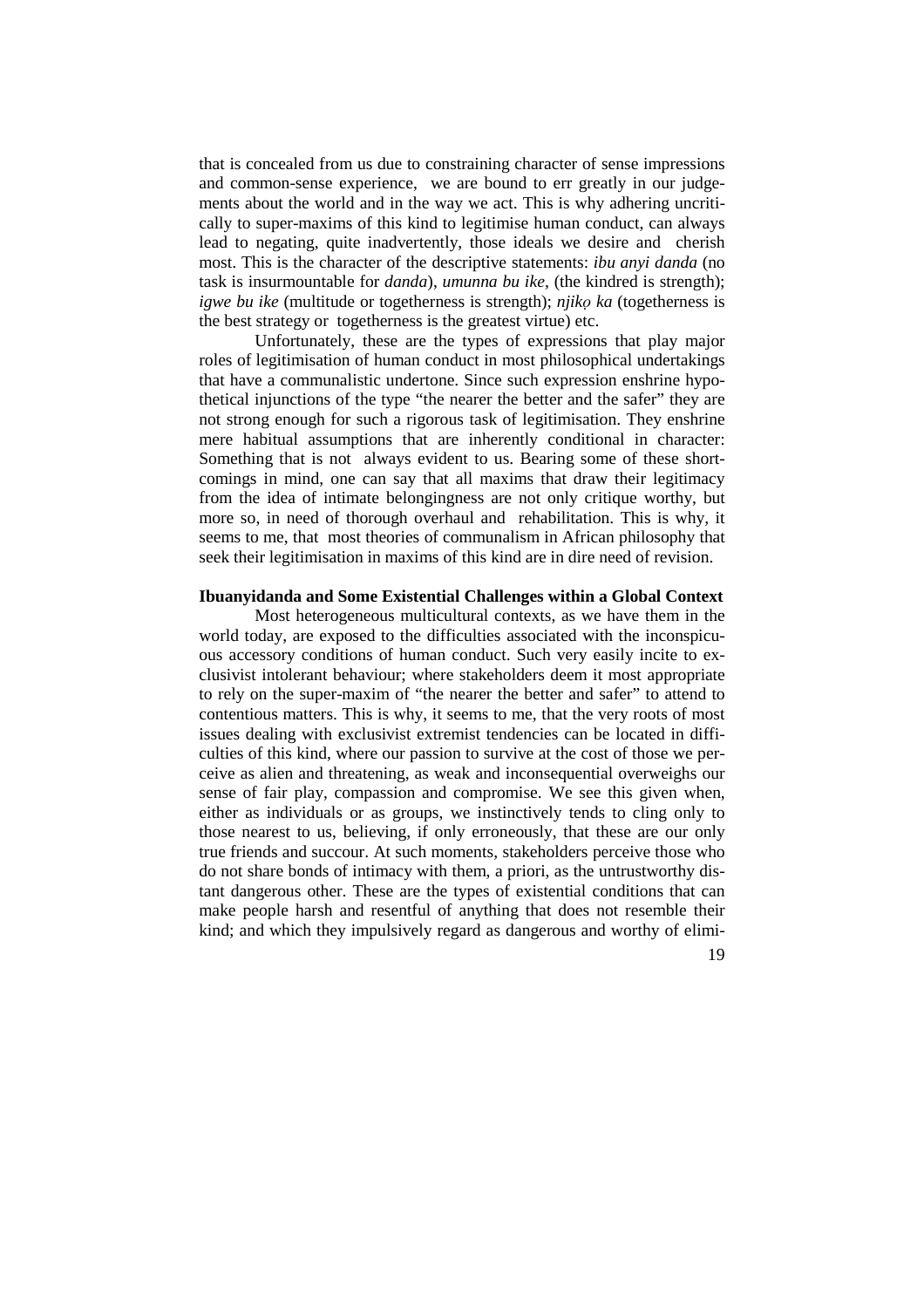nation. Since they cannot call these their own, they would also not mind discriminating against them; even persecuting them mindlessly - and hardly feel any compassion for them. This is why this distant other is approached with a compulsive air of suspicious, malice and near uncontrollable phobic inhibitions. Here, the human fundamental instinct of self-preservation is stirred; to the extent that it compels us to assume that those others who are not nearer to us are not good enough; and neither are they safe and trustworthy. With this, an avoidable irrational tension is created which makes coexistence of opposites difficult, if not impossible. Since resentful attitudes of this kind are easily reciprocated, the spiral of negative reciprocity tightens the grips of the kind of concealment that is responsible for such acts.

Attitudes of this kind are quite widespread today where many, quite instinctively assume that because they share some bond of intimacy with certain groups of peoples, hence these are automatically safer than those strangers they do not know so well. These are the types of attitude that can complicate the way we handle most pressing problems today; in questions, of harnessing and distribution of earth's resources, in matter of immigration and asylum for those unjustly persecuted. The same is applicable in matters dealing with security, both military and social; in matters of employment opportunities, in matters of ethnic and religious differences and in all important matters where differences can play a major. Where major decisions are determined by irrational impulses created by instigations of the supermaxim, by our tension-laden ambivalent experience and *ihe mkpuchi anya*, seeking viable solutions to most of daunting problems of our time is bound to be a very difficult task. Difficulties of this kind can account for some of the paradoxes we encounter day in, day out, among groups, human communities and even among nations - our subscription to lofty humanistic ideals notwithstanding . Here, people are easily helpless victims of our primitive instinct of self-preservation; and one that makes us almost always assume, without much resistance, that those nearest to us are better and safer. Unfortunately, since attitudes of this kind lack sustainable rational foundation, our lack of circumspection can, at times boomerang, where we assume that the inside is safe because it is nearer and intimate. It often turns out that this inside that is considered harmless can pose some of the gravest dangers. This is why many African communities that complain bitterly about being marginalised by the mainstream majority, are easily victims of the worst forms of exploitation in the hands of their own trusted leaders, and those insiders they call their own. Within such contexts, people are easily victims of their failure to address adequately the threats posed by existential conditions that make them victims their own fears and ignorance.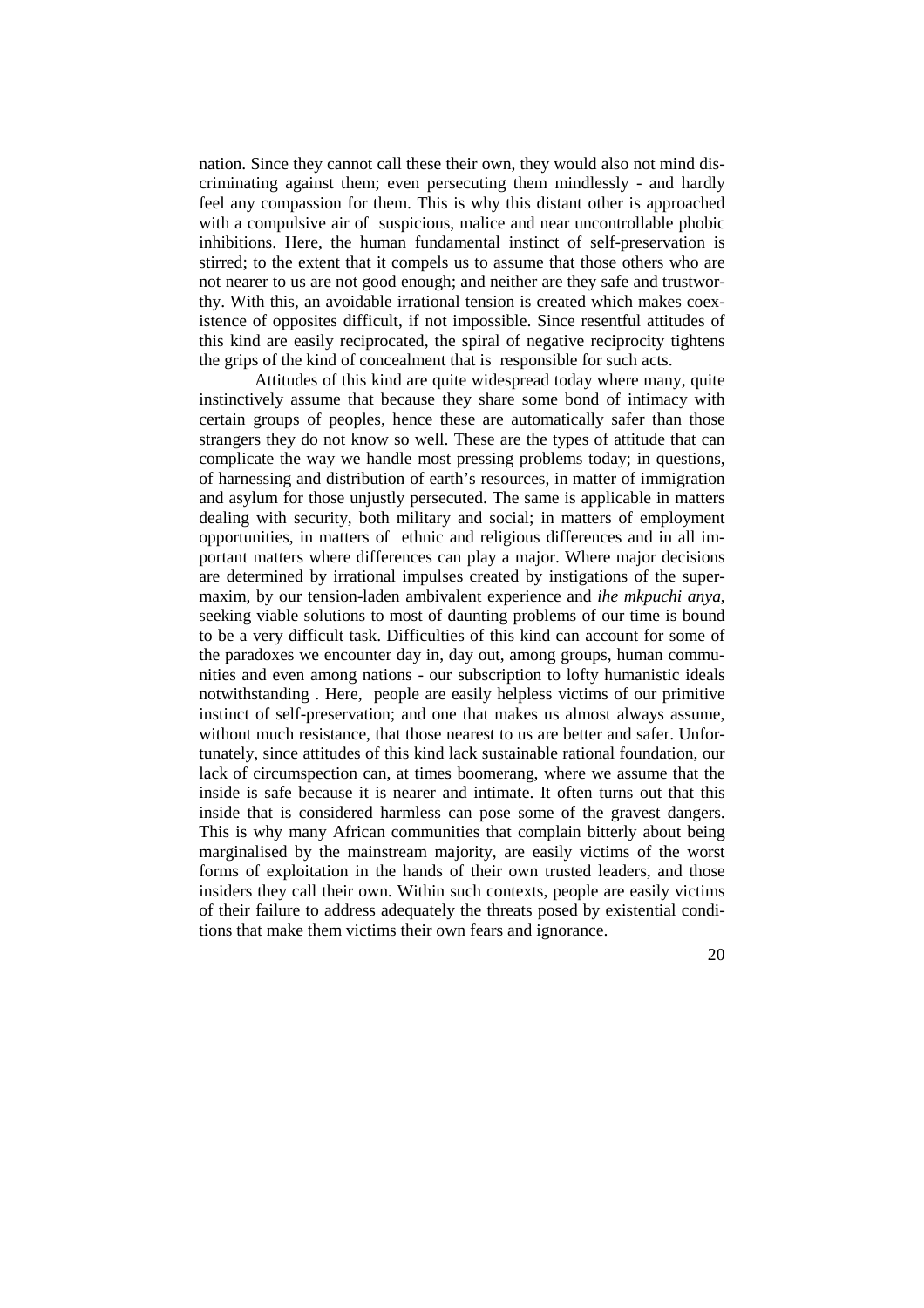Not even the scientific community is immune from difficulties of this kind. More often than not, many theoreticians and technocrats tend to bend rules in ways that suggest vile ethnocentric allegiances. This is the very foundation of what I call "unintended ethnocentric commitment" within the scientific community itself. This is that tendency for theoreticians and technocrats to be narrow-minded and triumphal in their approaches; most especially in matters that extoll ethnic differences to their favour. These are some of the reasons the content of theories are at times, and embarrassingly too, ethnocentrically self-serving. The same is applicable when technocrats misjudge some of the collateral implications their decisions may have due to the disproportionate attention they attach to damages directed towards an outside they consider alien and not good enough. This is one of the many reasons I consider the challenges posed by all modes of ethnocentric reduction even more damaging than those posed by the issue of value oriented bias in inquiry. Whereas the issue of value oriented bias touches more on matters of scientific integrity, the challenges of "unintended ethnocentric commitment" goes still deeper as to have the capacity to complicate the relationship among scientists of diverse ethnic backgrounds.

Within all contexts where we instinctively assume that those nearest to us are our only true friends, what is immediately projected into our consciousness are often: people from our ethnic groups, those who belong to our race and communities, people from our clan, our tribe, people from our nation, those who share like values and cultural identities with us, or people who share some bond of intimacy with us. These, we assume, are only those worthy of honour and respect, because they are more likely to provide us with the much needed succour we crave; and are those most capable of helping us succeed. This creed is as wide spread as human groups and communities have special interests to protect. This is why being conditioned in this mode, many actually go ahead, slyly, building coalitions of the weak or the strong, as the case may be, in view of securing their highly cherished interests against an outside, that is from the outset declared alien and threatening. I strive through *ibuanyidanda* philosophy to show how difficulties of these kinds can be addressed more creditably. This is why I strive to provide a method and some higher principles of legitimisation of human action to address these matters. The ultimate goal is to demonstrate how units can coexist more creditably within any given framework of action and interaction; and how they can affirm their existence as missing links in mutual complementary relationship.

By "missing links of reality", I refer to all the units that constitute an entity as these are interminably related to each other in mutual comple-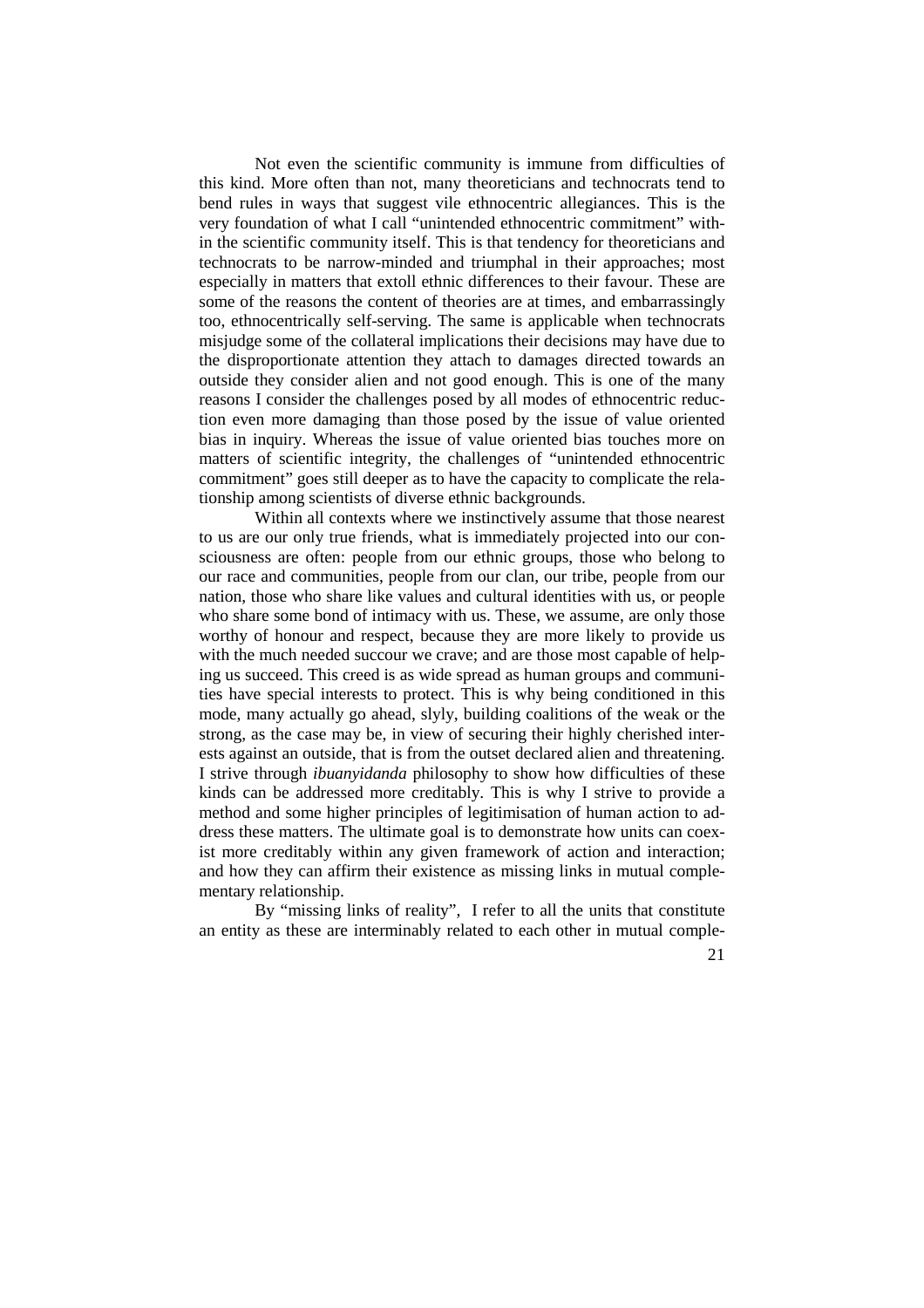mentary service. Therefore, missing links of reality are, for example, human persons, institutions, communities, the ecosystem, ideas and ideas of ideas, units and the units of units, things and things of things, both spiritual and material, both animate and inanimate, eternal and temporal; and all imaginable modes of relations; as these can be abstracted and related to each other in a complementary mutually related mode. By reason of its understanding of missing links in this mode *ibuanyidanda* philosophy pursues an ontology where being is equally understood as that on account of which anything that exists serves a missing link of reality. This is why I conceptualise existence as nothing other than what it takes to affirm insightfully that all missing links can be grasped creditably within a mutual complementary framework.

#### **The Method of** *Ibuanyidanda* **Philosophy**

Within the context of a transcendent complementary comprehensive existential analysis, *Ibuanyidanda* philosophy or complementary reflection conceptualises method as disposition. By this I mean the type of disposition needed to approach sense experience (*ihe ahụ na anya ekwe*), and reality generally, with a transcendent complementary comprehensive type of mindset beyond the impositions arising from mere sensation. Method is the type of disposition needed to relate to missing links of reality in a vicarious mutually related mode. Expressed in another way: method is the fundamental disposition needed to think and act in an *ibuanyidanda* mode. It is the capacity to focus on the "*ibuanyidandaness*" of any given phenomenon or existential condition. In all given instances, method is co-intended and consummated, both formally and materially, in the process of noetic-propaedeutic (pre-education of the mind), where the human subject learns to convert the **transcendent categories of unity of consciousness** of *ibuanyidanda philosophy* into practical action. Based on its method, *ibuanyidanda* seeks to show why judgements concerning given empirical conditions are not necessarily objective statements of fact as they occur in our consciousness, but judgements that can be preconditioned by mechanisms and phenomena that influence the way we perceive reality. Therefore, in dealing with the world, such a method makes it imperative for theoreticians and actors to search always beyond mere sensations *(ihe ndi ahu na anya ekwe)*; and to delve into the phenomena and mechanisms that drive theories and action. Akpan elaborated, very creditably, how the method of *ibuanyidanda* philosophy can serve as an alternative paradigm of explanation and understanding in science. (Akpan, "Ambivalence of Human Existential Situation). Relying on the method of *ibuanyidanda*, we are immediately conscious of the fact that certain phenomena and mechanisms of non-rational and quasi-rational na-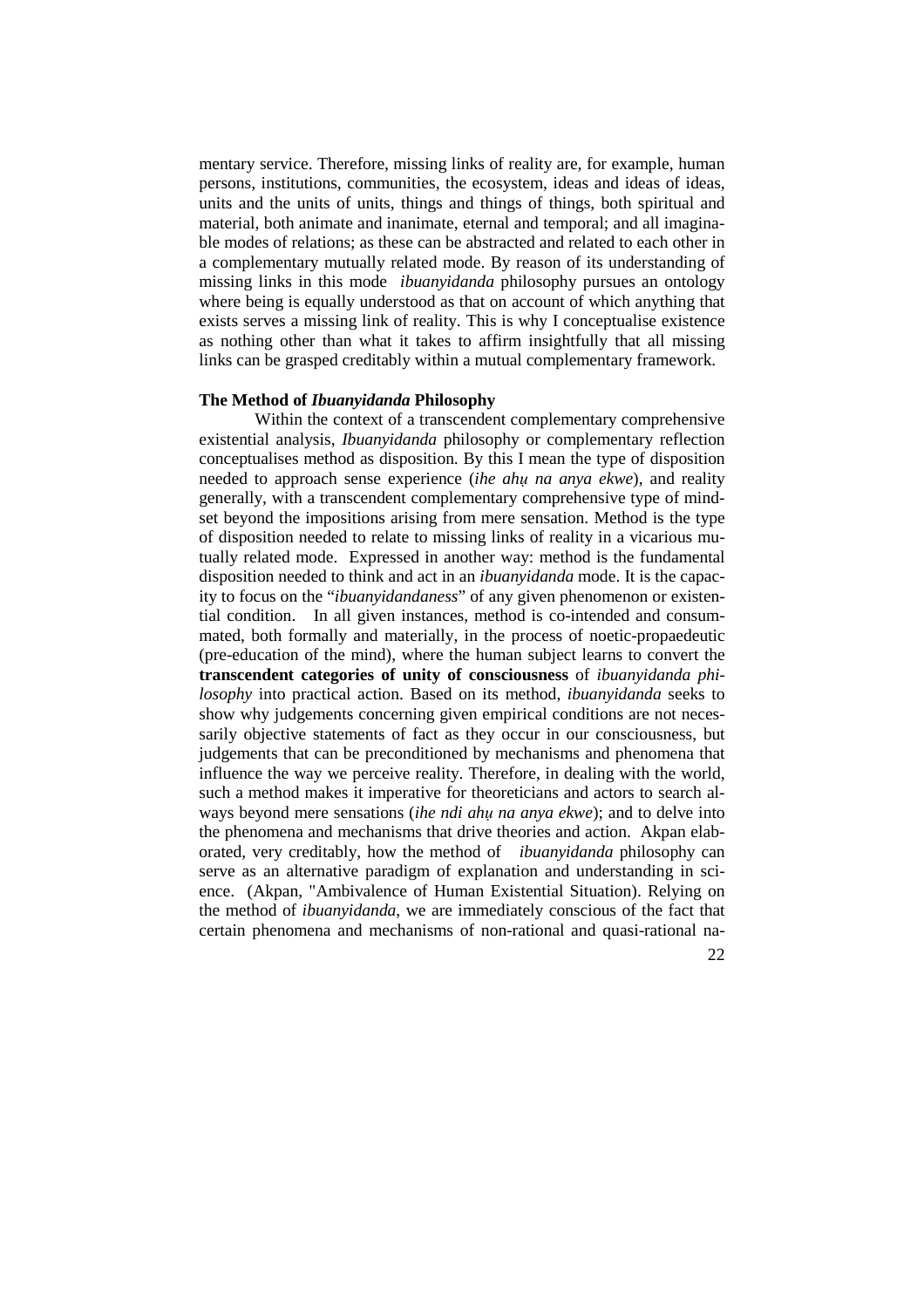ture are integral aspects of our experience of reality; such that they can invalidate the apparent incontestable and seemingly rational character of raw data of experience. The method of *ibuanyidanda* strives to unravel the type of determination to which human consciousness is subjected due to the constraining mechanisms and phenomena characteristic of our experience of the world. Its method further strives to show how these challenges can be addressed through the application of the principles of *ibuanyidanda* philosophy and other allied tools belonging to it. Over and above all, it endeavours to emphasise that, its predicaments notwithstanding, human subjects have an innate capacity deriving from aforementioned **transcendent categories of unity of consciousness** *(akara obi or akara mmụọ)* to address, successfully, these existential constraints to which they are exposed. To these transcendent categories *(akara obi or akara mmụọ)* belong "absoluteness", "relativity", "historicity", "fragmentation" or "world-immanent predetermination", "universality", "comprehensiveness", "unity", "totality", and "future reference". Finally, its method shows why a type of pedagogy (noetic propaedeutic or pre-education of the mind) is indispensable for addressing the challenges posed by our world in its fundamental tension-laden constitution.

# **The Principles of** *Ibuanyidanda* **Philosophy and Rehabilitation of the Basic Rule of** *danda*

The basic ontological claim of *ibuanyidanda* philosophy enters into the formulation of its principles. Hence, its **principle of integration**, the metaphysical variant of its principles, states: *"Anything that exists serves a missing link of reality"* (Asouzu Method and Principles 2004, 273-327; Method and Principles 2005, 281-285). I call the practical equivalent of its metaphysical principles **the principle of progressive transformation.** It claims that: *"All human actions are geared towards the joy of being"*. It is thus, an injunction always to act for the joy of being or for attainment of the experience of transcendent complementary unity of consciousness with all existent realities. Acting for the joy of being is captured by the *Igbo* expression - *jide ka iji (*keep it up i.e. hold firmly to the joy of being, always seek to retain it, now and in all future cases). Although the expression *jide ka iji* is rooted in sense experience as a descriptive statement, its entry into the formulation of the principle of progressive transformation legitimises it at a higher plane. The same is valid when descriptive statements are handled consciously as to portray their universal connotation. When this happens, we assume that such statements have undergone the type of transformation ensuing from their being exposed to the transforming effects of the transcendent categories of unity of consciousness (*akara obi*). At such moments, ac-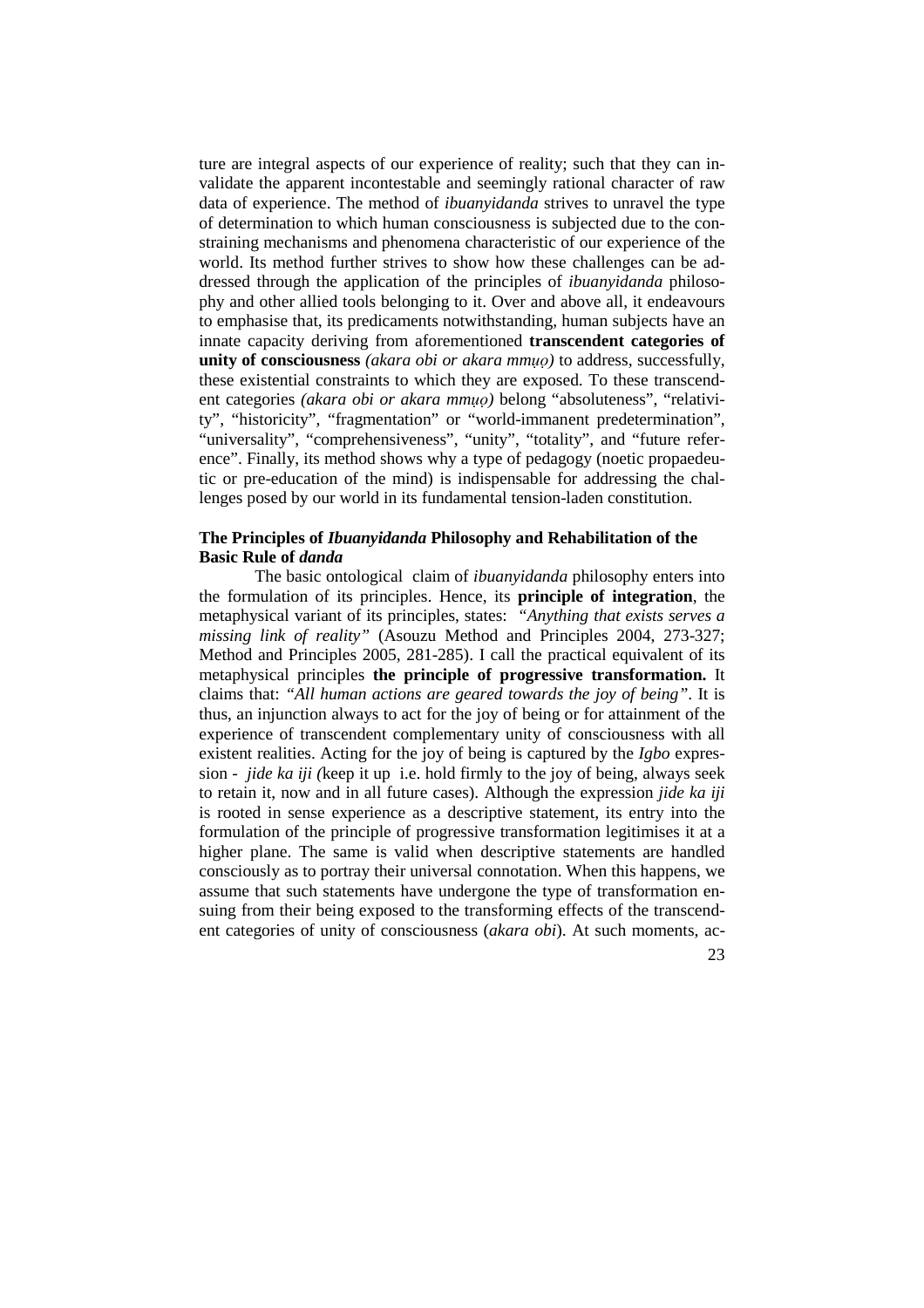tors see the need to translate these **transcendent categories of unity of consciousness** into action in the process of existential conversion. (Asouzu, *Ibuanyidanda* : New Complementary Ontology, 323-332). On its side, **the imperative of** *ibuanyidanda* **philosophy** demands: *"Allow the limitations of being to be the cause of your joy."* Though this imperative seeks universal applicability, it is not a categorical command. Hence, quite unlike Immanuel Kant's deontological categorical imperative, it is merely a **universal imperative** (The Metaphysical Foundation of Morals 528-537; Asouzu, Ibuarụ 210-221). The **truth and authenticity criterion** of *ibuanyidanda* philosophy states: *"Never elevate a world-immanent missing link to an absolute instance."* Its method, principles, imperative and its truth and authenticity criterion are the very tools *ibuanyidanda* philosophy relies upon to address the broken unity we often sense in human consciousness; that between being and its attributes, and most especially incidents of broken unity between the subject and the world generally: Something that spells out clearly the type of existential challenges to which human consciousness is exposed. These are the very tools upon which human consciousness relies in view of addressing the constraints imposed by our tension-laden existential experiences and *ihe mkpuchi anya* (phenomenon of concealment); and the urge to act always after the super-maxim.

By reliance on these tools, it is hoped that the human subject should be in a position to address creditably some of the major difficulties posed by the super-maxim, by *ihe mkpuchi anya* and by our tension-laden existential ambivalent experience of reality. Over and above all, it should help the subject address the issue of undue reliance on data of sense experience only to build judgement. Hence, they help the human subjects relate with reality more universally, comprehensively and future referentially. It is based on these tools that stakeholders can creditably proceeds in overhauling, transforming and rehabilitating all such synthetic descriptive statements as *ibu anyi danda* (no task is insurmountable for *danda*), *umunna bu ike,* (the kindred is strength); *igwe bu ike* (multitude or togetherness is strength); *njikọ ka* (togetherness is the best strategy or togetherness is the greatest virtue) etc. to statements of more universal normative connotation. This is why, if for example, traditional *Igbo* philosophers, through the observational statement "*ibu anyi danda* (no task is insurmountable for *danda*)", focus on the mutual dependence and feeling of intimate belongingness observable among members of their immediate communities and groups, I seek, through the concept *ibuanyidanda*, and the method of *ibuanyidanda* philosophy, to widen, more universally and analytically, the scope of applicability of what is intended in this observational statement (The difference between *ibu anyi danda* [syn-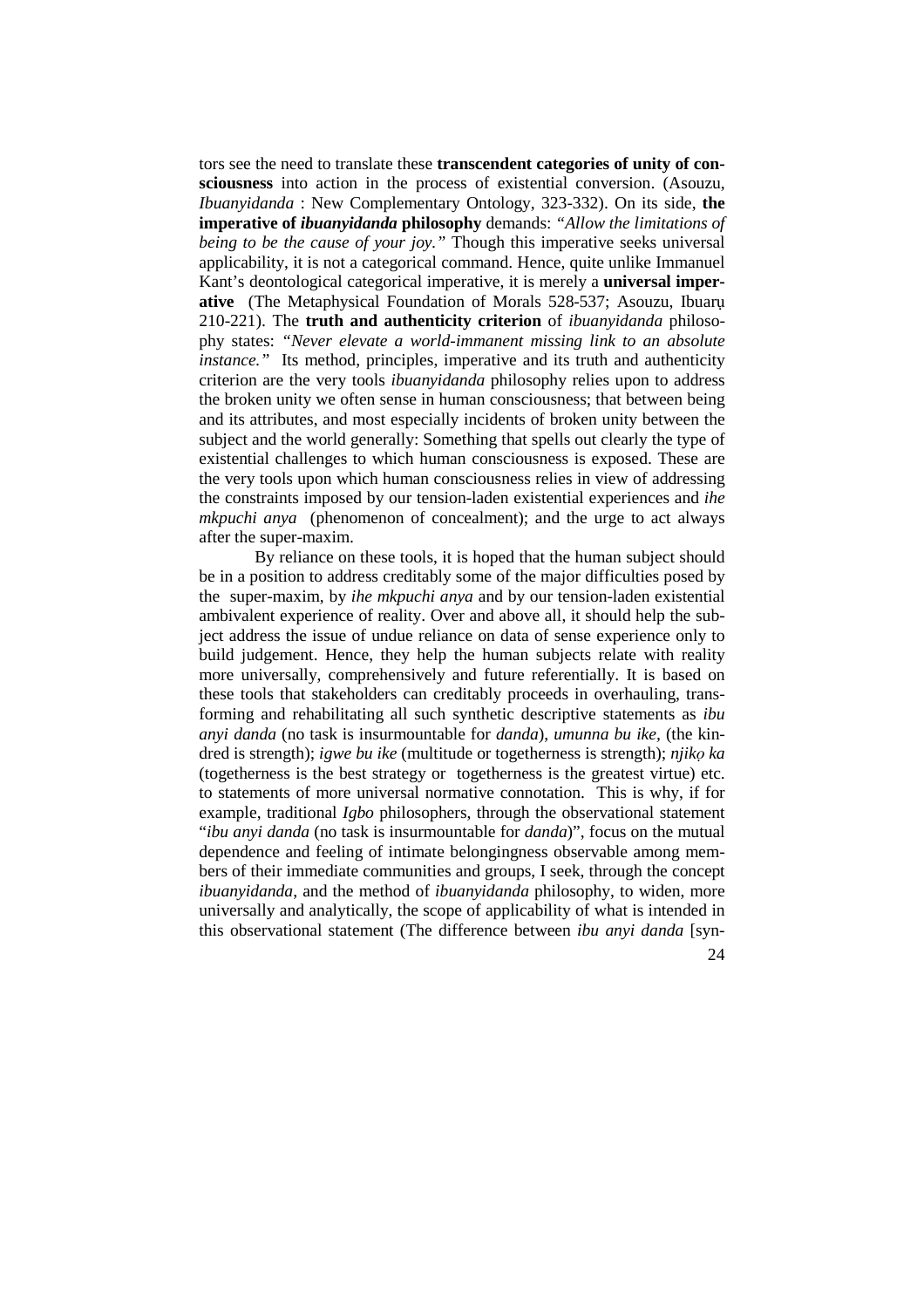thetic] and *ibuanyidanda* [synthetic-analytic] has to be noted very carefully). Whereas the synthetic expresses "the basic rule of *danda*" (the supermaxim), its synthetic-analytic variant offers the groundwork for the formulation of the principle of *ibuanyidanda* philosophy. It is by reason of this synthetic-analytic variant which seeks to capture the more exact meaning of mutual complementary interrelatedness as complementarity that the basic rule of *danda* or super-maxim is rehabilitated, overhauled and superseded. Therefore, in the expression *ibuanyidanda* we are offered, more fully, the exact universal connotation of what the basic rule of danda seeks to express. Hence, the nearest English equivalent of this synthetic analytic concept "*ibuanyidanda"* is complementarity. From this is derived the expression **complementary reflection (***ibuanyidanda* **philosophy)** as the type of transcendent reflection needed to approach reality comprehensively, universally and beyond the impositions arising from mere sensation and common-sense experience.

### *Ibuanyidanda* **and the Idea of Philosophy**

As an undertaking that considers reality in mutual complementary interrelatedness, *ibuanyidanda* understands philosophy as a science of missing links of reality. An understanding of this kind stays in contrast to that approach to philosophy that bifurcates our conception of reality; as is already evident in Aristotle's metaphysics when he makes a radical distinction between being and its attributes. Here, Aristotle sees a deep-seated division between substance or essence and its accidents. For him substance or essence is that which deserves the name being in its fullest; as opposed to accidents which depend on their essences for their being. Whereas substances subsist and endures, accidents merely inhere in substances such that "if these are not substance, there is no substance and no being at all; for the accidents of these it cannot be right to call beings." (Book B, 5). With a bifurcating conception of this kind, Aristotle ushers in a style of philosophising that would be very influential in the way philosophical debates are conducted in subsequent epochs. He indeed influenced many later year philosophers who inherited his bifurcating exclusivist type of mind-set in the way they conduct philosophical investigation. This is how, for example, the central idea of Descartes metaphysics, is essence which he conceptualises in tune with Aristotle's ideas as "the thing existing in such a manner that it has need of no other thing in other to exist" (cf. Solomon, 85). In all such and similar cases, philosophers see a deep-rooted divide between essences or substances and accidents as to handle, for example, the matters relating to mind and matter, essence and existence, phenomenon and Noumenon, spiritual and temporal, in a disjointed exclusivist mode. I categorise approaches of this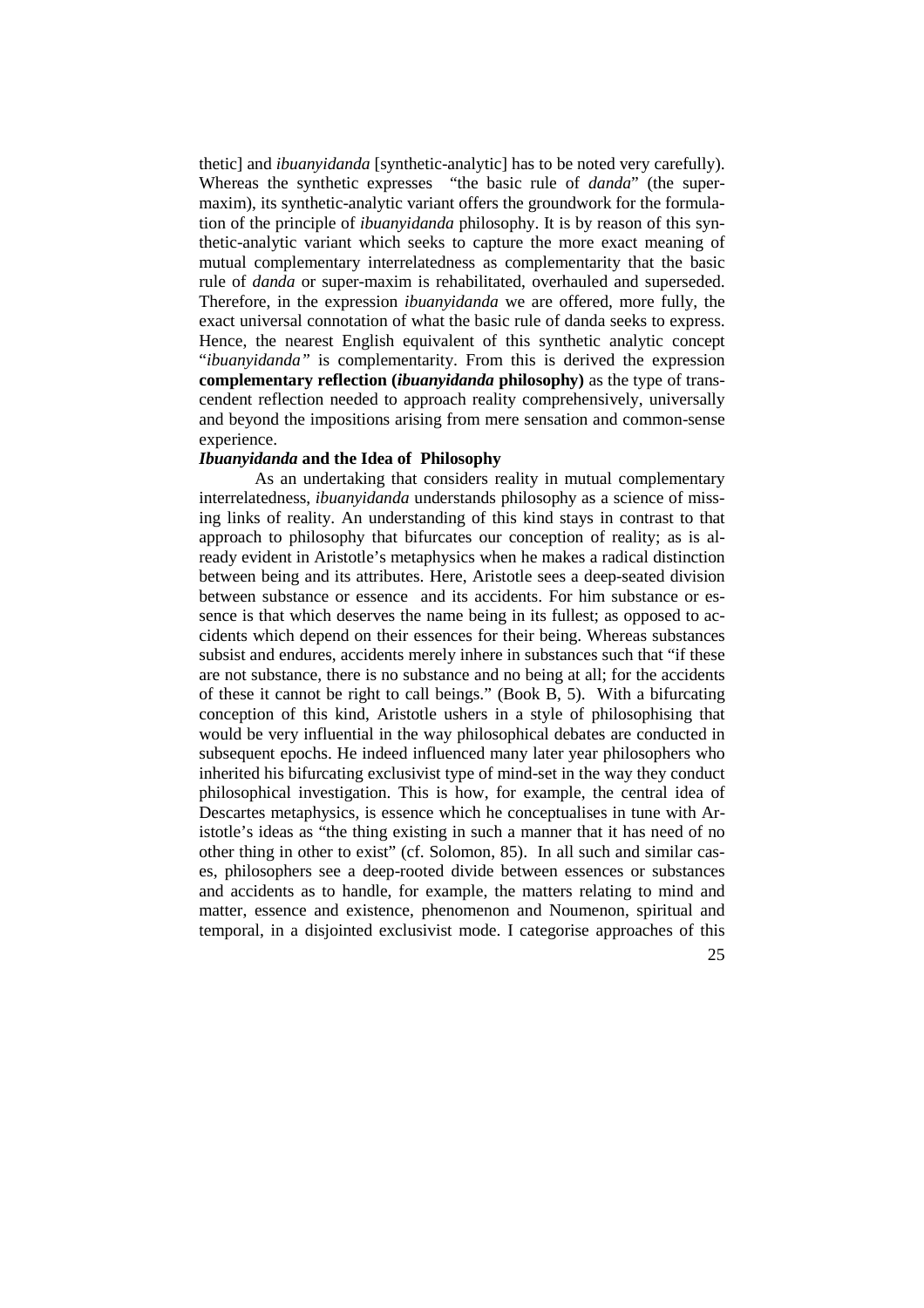kind as **" the philosophy of essence"** because in matter of this kind philosophers, unwittingly, concentrate on one side of the ontological divide that they consider essential. By seeing essence and accidents as discrete modes of existence, they paint a world of irreconcilable opposites that cannot be grasped within a complementary comprehensive framework. This is the case with most extreme one-sided ways of seeing the world as we have this given in: existentialism, phenomenology, idealism, realism, positivism, relativism, absolutism, Afro-centrism, Euro-centrism, rationalism, empiricism, etc., Here, stakeholders are more interested in charting a path of philosophical orthodoxy, which, inadvertently, seeks to exclude aspects of reality from its radar of consideration.

More often than not, and interestingly also, stakeholders, quite instinctively, pursue their own side of the ontological divide even at the risk of self-contradiction; and of evoking avoidable controversies that can compli cate human interpersonal relationship. Such can be fully attested to by the long-drawn hostilities between some of the major proponents of rationalism and empiricism, in diverse shades, where each quite adamantly concentrates only on its own side of the ontological divide. With this, not only do contestants get themselves entangled in conceptual difficulties, but more so in practical ones that are healthy, neither for scientific investigation, nor for human interpersonal relationship. Aristotle's approach shows clear signs of difficulties of this kind when he pursues an idea of a metaphysics that is superior to what he calls the ancillary sciences. It is obvious that an approach of this kind has all it takes to introduces, if only inadvertently, a mind-set that extolls differences and inequality into the way we do philosophy, and science generally. We are dealing here directly with an elitist discriminative type of approach which places the subject matter of one science above the other. Aristotle's main contention is that metaphysics or first philosophy as he calls it is superior; it deals directly with the ultimate nature of things, with the first causes. For this reason, "the superior science is more of the nature of Wisdom than the ancillary" (Aristotle, Metaphysica, Book A, 2). Since, for him, "the wise man knows all things, as far as possible" he is bound to be superior to others. Even then, one wonders if this is a justification for Aristotle's conclusion that "the wise man must not be ordered but must order, and he must not obey another, but the less wise must obey him." 'Aristotle, Metaphysica, Book A, 2).

Building theories and directing human action after an elitist, exclusivist bifurcating model of this kind can have very severe implications. One of the most obvious is that where those who think that they know assume also that they have the sacred duty to order and command those they consid-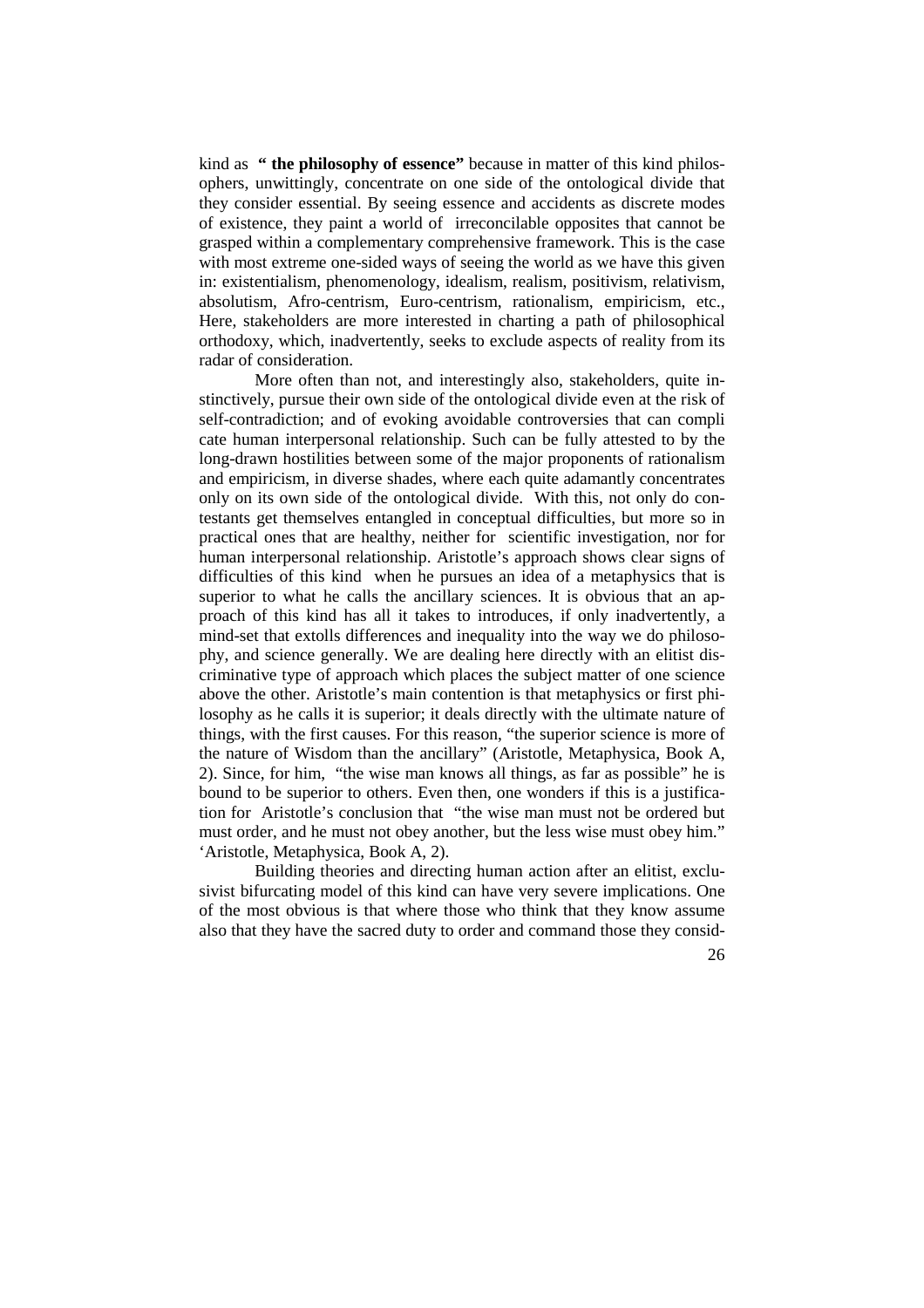er less wise, inconsequential and weak. With this, knowledge can very easily be degraded to a veritable tool of ideology; to an instrument of power, domination and conquest. Bifurcating exclusivist approaches of this kind are the types of things that can cast deep-dark shadow over the notion of philosophy as wisdom. Bearing in mind shortcomings of this kind that are peculiar to all modes essentialist, exclusivist, and absolutist types of philosophising, there is need to reconceptualise philosophy in an ontology that neither bifurcates nor segregates. This is the character of an ibuanyidanda philosophy in its self-understanding as a philosophy of mutual complementary interrelatedness.

In *ibuanyidanda* philosophy, therefore, I seek ways of overcoming difficulties inherent in any metaphysics that bifurcates reality and discriminates among contending alternatives. With this I wishes to show how, in addressing reality, the propositions or statements of any given science or undertaking, intended for human interpersonal relationship, can be validated in tune with the dictates of all given relations within a complementary framework. Such an approach sees the need for a mutual complementation of the methods of different sciences; as against any approach that sees a deep-seated divide in their subject matters. Where metaphysics, for example, is seen as a superior science, as against the so called ancillary sciences, as Aristotle says it is, the impression is immediately created that the subject matters of different sciences are at odds with each other. This must not be the case if we remember that all the sciences are ultimately geared towards ensuring human happiness. Such an objective can hardly be achieved where our conception about the world rests on an ontology that bifurcates and discriminates. For this reason, *ibuanyidanda philosophy* wishes to demonstrate how unified statements about being, and the world in general, can be possible, within an integrated systematic framework; and one that allows freedom of expression; and which considers all things adequately, the fragmentation of their historicity notwithstanding.

If now the suppositions of a philosophy of essence leads to the polarisation of reality, *ibuanyidanda* philosophy explores a method and principles for reconciling the apparent contradictions we sense in human consciousness; and one that misleads us into assuming that essence (substance) and accidents exist in diverse regions of the ontological divide. We are exposed to such conceptual and practical difficulties because of the existential challenges to which human consciousness is subjected. This is precisely why I strive to offer a method by reason of which human consciousness can credibly coalesce successfully the real and the ideal, the essential and accidental into a system of mutual complementing units. It is a challenge to show how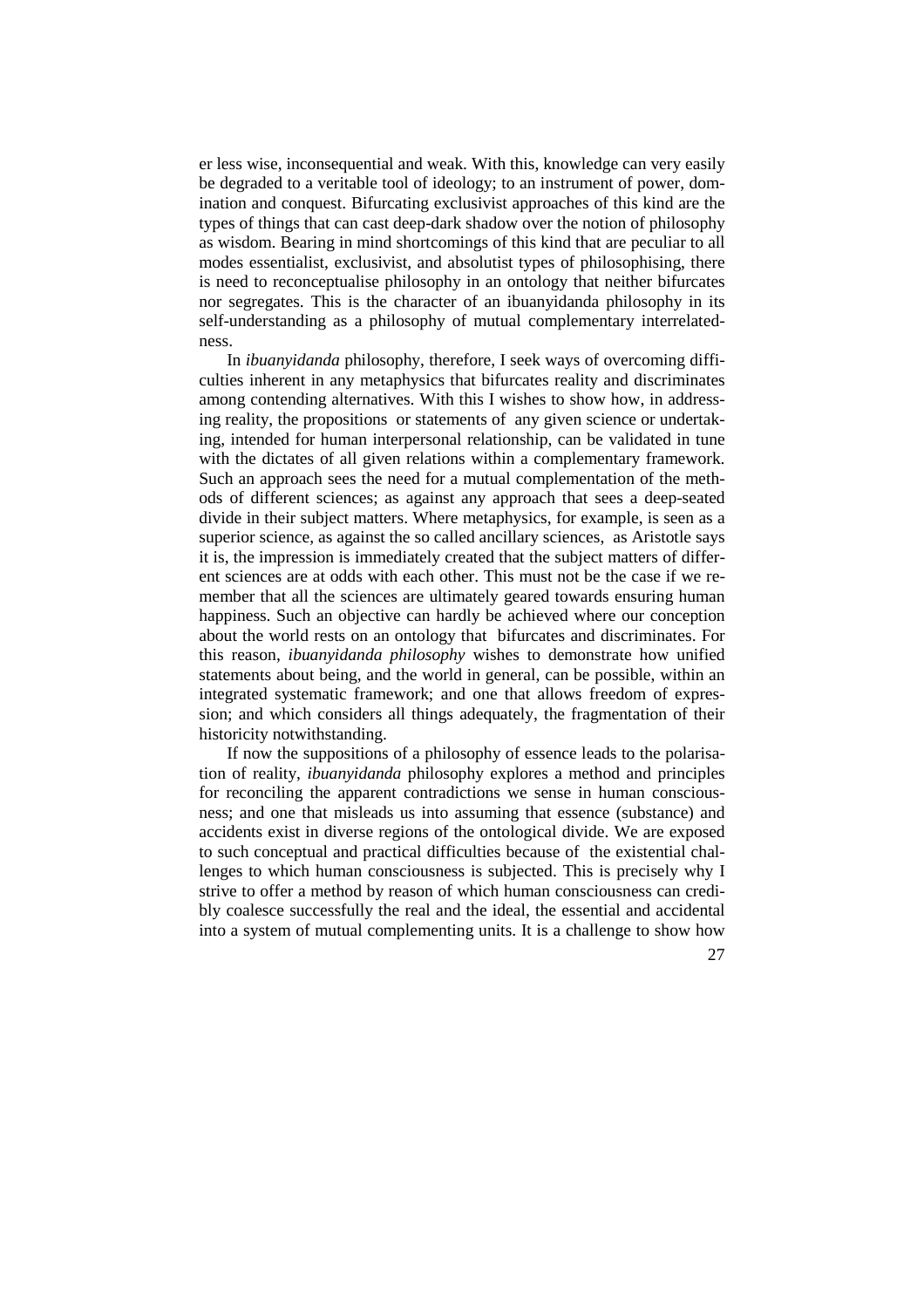philosophy can be relevant to all units constituting a whole, such that the essential and accidental, the necessary and contingent, the universal and the particular, the absolute and relative, the conservative and the progressive, the constructive and the deconstructive; both the consequential and inconsequential, both the essential and inessential, both the real and the ideal, both the transcendental and world-immanent, can more easily be grappled with within the same framework. The same is valid on how to handle the artificial divide we sense in human consciousness in the face of its highly cherished interests: Here also, ibuanyidanda philosophy seeks to mediate between contending alternatives – between mine and dine, between the community and the individual, male and female, between indigenes and strangers, between lords and slaves etc.

When *ibuanyidanda* philosophy performs this task of mediation, it immediately portrays itself as that undertaking that seeks to penetrate and explore the idea of being, complementarily, in the dynamism of its immediacy and considers all things that exist as missing links of reality. This is why for *Ibuanyidanda* philosophy, existence, and with it to be, is the capacity to be in mutual complementary relationship (k*a sọ mụ adina*) with all things that exist. Likewise, the negation of being is for it "to be alone" (*ka sọ mụ di*) and not **nothingness**. This is why it is a tragedy to locate the essence of existence in the capacity to be alone (*ka sọ mụ di*) i.e. in the capacity to act outside of the framework provided by all missing links of reality. In this sense, the act of being and with it existence, is all it takes to affirm insightfully that anything that exists serves a missing link of reality towards the joy of being. With this, I affirm that **being is dynamic in a complementary sense** and not dynamic in a world immanent pre-deterministic sense.

The major task of any philosophy subsists therefore in the harmonization of our perception of reality in the face of a world that presents itself as varied and fragmented. This task can be accomplished within the context of a philosophy whose goal is to harmonise and complement reality instead of one that seeks to divide, polarise and bifurcate it. It is within such a context, that we say that philosophy is the science of missing links of reality as against a philosophy of essence for which philosophy, as wisdom is a science of pure essences. We can then understand why an *ibuanyidanda* philosophy is the very limit of a pure empiricist-based and pure rationalistbased truth claims, for example. As against these extremist exclusivist and bifurcating approaches, I seek, in matters of epistemology for example, to reconceptualise epistemology in a way that harmonises reality. By so doing, an *ibuanyidanda* epistemology challenges the validity of a pure empiricist or a purely rationalist-based truth claim, as these form the foundation on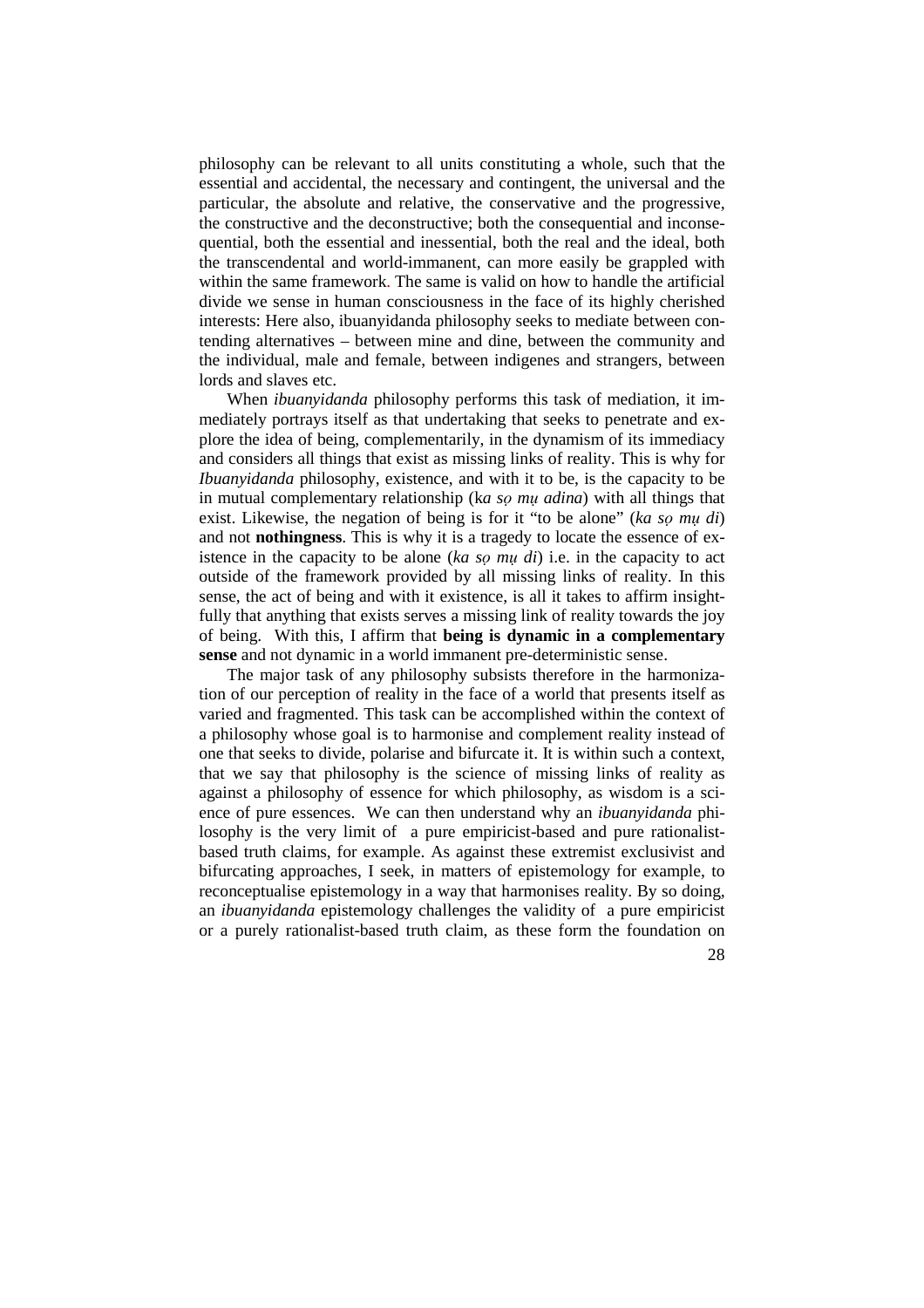which the ideological tension that overheats and overshadows most scientific debates is located. Here, I aver that all matters of knowledge, both in their genesis and further development, are complementary (Ibuarụ 242- 255). One can then understand my contention that in the genesis and perfectibility of our ideas, members of the human family are interminably in a relationship of mutual dependence and interdependence in complementarity. It is for this reason that I maintain that the debate concerning the origin of philosophy, and with it the "Black Athena" debate, that have polarised the Eurocentric and Afrocentric camps are ethno-centric induced excesses far removed from genuine concerns of science (Asouzu, Ibuanyidanda 110-114, Ibuarụ, 287-292). The same can be said of much of the debates based on a positivist induced rationality that seeks to do away with a metaphysical knowledge. The same observation is valid for all attempts at conducting philosophical inquiry with an exclusivist absolutist type of mind-set under the cloaks of liberal cultural philosophy: Something that has pitched my position against the way some mainstream proponents of intercultural philosophy conduct philosophical investigation (Kimmerle, "Die schwere Last der Komplementarität"). In most of these cases, I sense attempts at doing philosophy with an unintended ethnocentric induced type of mind-set, quite unknown to individuals concerned. In other words, we are dealing, in such cases, directly with incidents of worst forms of the impact of *ihe mkpuchi anya* in the way theoreticians conduct their investigations. In the face of difficulties of this kind, I see the need for philosophy, most especially as a cultural enterprise, to consummate a complementary turn in order to remain credible today.

Hence, contrary to the pretension of all exclusivist hegemonic types of absolute reasoning masquerading as liberal rationality, I pursue a philosophy of mutual complementation that sees units as missing links of reality. This is precisely, why I aver that Philosophy originated neither in Greece nor in Egypt. As wisdom, it is an exercise that can only be pursued successfully in mutual dependence of all missing links in their complementary interrelatedness. For this reason, all ethnocentric induced modes of reasoning that see differences as the major point for building arguments can hardly satisfy some of the major demands of a philosophy of mutual complementation. Here, ibuanyidanda logic strives beyond the logic of ethnocentric geographical categorisation that capitalise on differences to build arguments. Approaches of this kind focus more on such themes as Western Science, African Science, "Western thought system", "Asian Logic", "African Logic", "Eastern Medicine" "African Medicine" etc. Hence, not fronting for any particular ideological divides, *ibuanyidanda* philosophy is synonymous nei-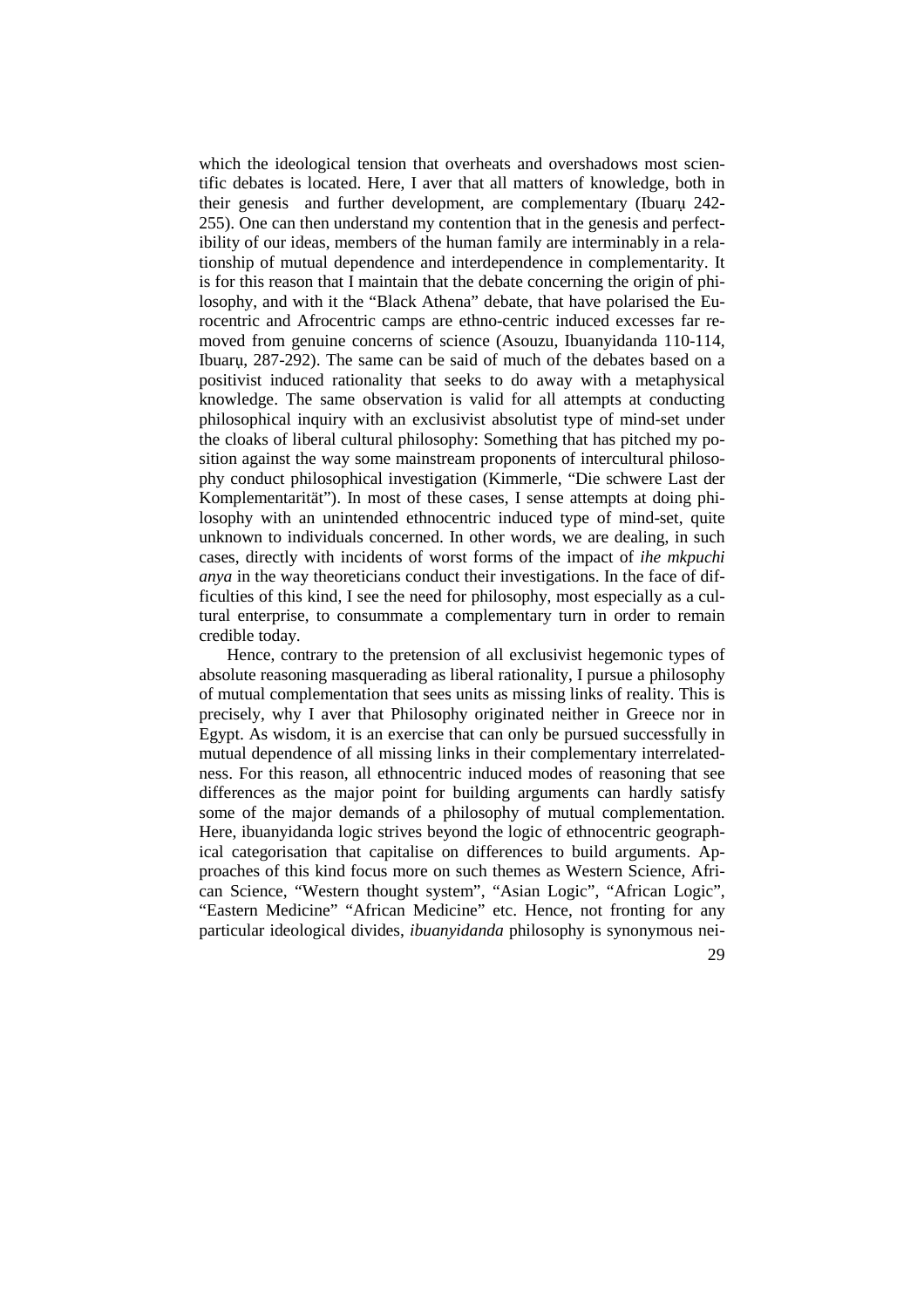ther with African philosophy nor with Igbo philosophy, the contexts of its genesis. In matters of this kind, all cultures, peoples, races, tribes, sexes, languages, nations, religions, political affiliations etc. are in mutual complementary indebtedness to each other, in their privileges and responsibilities. For this reason, I avers that all forms of ideas and modes of knowledge, in their excogitation, in their acquisition, execution and further development are complementary. *Ibuanyidanda* thus pursues an idea of mutual indebtedness and interdependence in complementary service; and one that elevates mutual ethical responsibilities to an imperative. Just as a philosophy of essence, that considers being indefinable, has as its subject matter all things that exist in so far as they are pure essences or being as being without qualification, *ibuanyidanda* philosophy, likewise, has as its subject matter all things that exist, but insofar as they serve each other interminably as missing links of reality.

## **Transcendent Complementary Circle and the Process of Noetic Propaedeutic**

The transcendent complementary circle of *ibuanyidanda* philosophy offers us the context within which the effectiveness of its assumptions can be validated. It is that context which provides us the opportunity to determine the "*ibuanyidanda*ness" of any given judgement or action. One can say that in the transcendent complementary circle we see the conditions for translating the tools of *ibuanyidanda* into practical use in our judgements and actions. It thus consists of all the efforts we make to acquire a disposition that is permeated by an *ibuanyidanda* type of mind-set as its method. Hence, in all given cases, and in view of ensuring that the demands of *ibuanyidanda* philosophy are upheld, it may be necessary to ask always:

Is it in tune with the method of *ibuanyidanda*? Is it in tune with the truth and authenticity criterion of *ibuanyidanda*?

Is it in tune with the imperative of *ibuanyidanda*?

Is it in tune with the principles of *ibuanyidanda*?

Answering these questions in the affirmative would guarantee that the *ibuanyidanda* circle is adhered to; something that does not happen perchance, but has to be acquired consciously and conscientiously in process of what I call "noetic propaedeutic" (pre-education of the mind). It is in this transcendent process that the type of complementary disposition needed to address reality as missing links ensues. In this subsists what I mean when I say that "method is disposition": That is the disposition to think, judge and act in an *ibuanyidanda* way.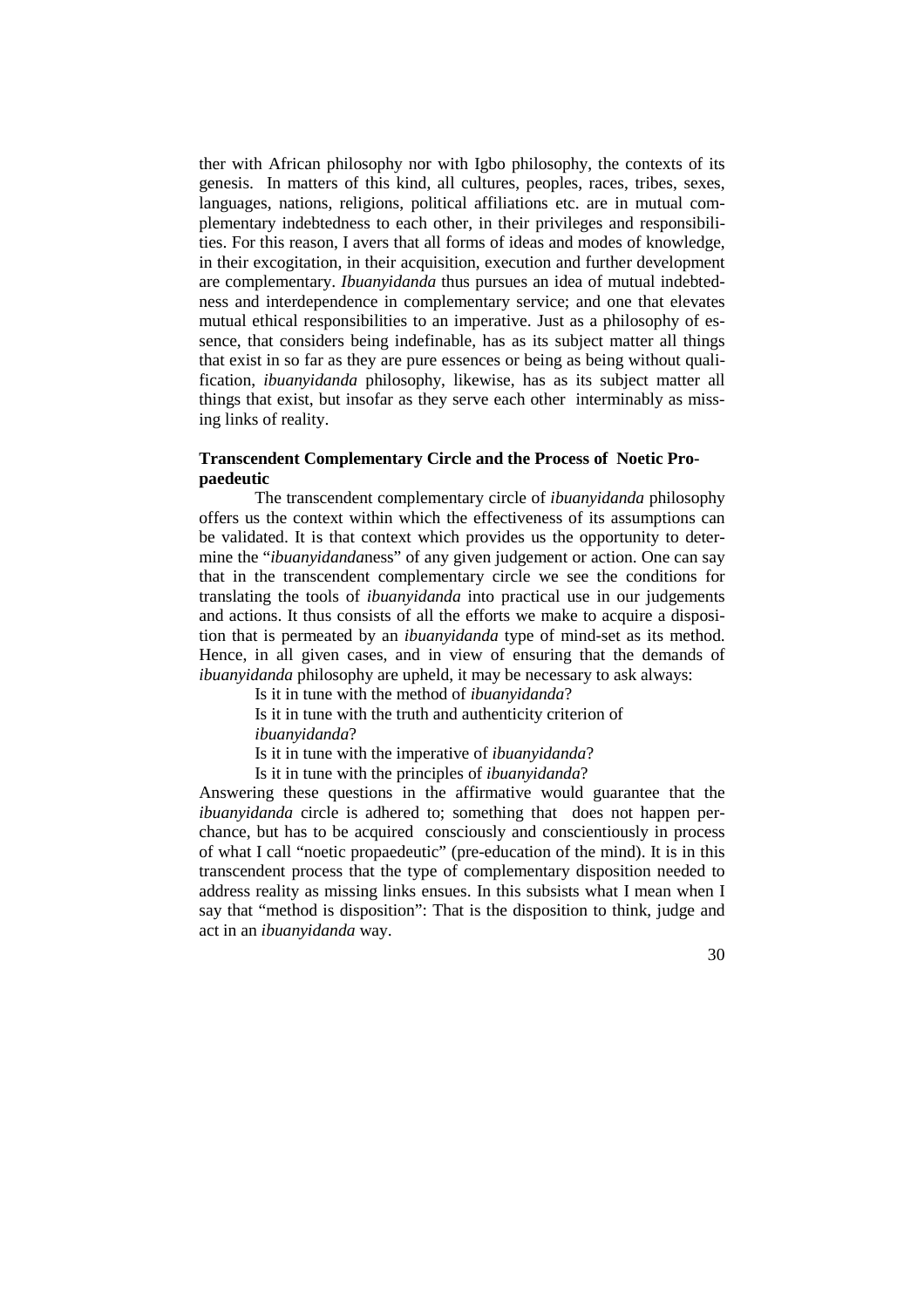On its part, noetic propaedeutic is a self-imposed act of conscious experience of existent realities as missing links. Such a propaedeutic can also ensue thorough positive enlightenment from the outside: In this case, it always presupposes the type of complementary pre-disposition that makes it possible. It is in this sense that I understands method as a pedagogical process that is fundamentally co-intended, both formally and materially in the cognitive and volitional acts of the subject. It is co-intended in this mode only potentially; and as an inherent dimension of those transcendent categories of unity of consciousness that can be rendered inactive by the constraining mechanisms to which actors are subjected. In the very process of noetic propaedeutic, an actor seeks to approach the world with a type of selfconsciousness that reactivates the innate transcendent categories of its own mind. This is why I consider this the highest act of self-consciousness or the state of *ima onwe onye* in Igbo language. This is why these innate categories of the mind (akara obi/akara mmụọ) that are responsible for this are not transcendental categories: they are merely transcendent categories because through their reactivation, they enable the subject supersede the impositions of the senses and the constraints ensuing from *ihe mkpuchi anya* (phenomenon of concealment) and human tension-laden ambivalent existential situations. This is why it is an existential conversion or a form of consciously lived experience of a subject in view of reactivating these innate transcendent categories that bestow authenticity. Hence, there is need always to sensitise the mind, in the act of positive self-awareness and affirmation, concerning the precariousness of all human existential conditions that are tensionladen, ambivalent and beclouded by *ihe mkpuchi anya* (phenomenon of concealment) and the urge always to act after the dictates of the super maxim.

In this way, this noetic propaedeutic entails a form of personal-lived awareness concerning these constraining factors in our relationship to reality generally. It is the type of process that has the capacity to instil positive fear in us concerning the dangers to which we are exposed with regard to the possible existential threats to which we are imperilled at all times and in all places. Proactively, it subsists in the efforts we make to affirm insightfully that to be is to be in mutual complementary relationship with all existent realities - "that I may not be alone" (*ka sọ mụ adina*). It further subsists in the awareness that we are harming ourselves, either directly or indirectly, by indulging in acts of excessive selfishness that are geared towards subverting the interests of others. Such unilateral selfish acts do often boomerang since they are reciprocated, one way or the other; and even in ways that could make attainment of set goals difficult if not impossible for all stakeholders. What this entails is that acts of excessive selfishness contain an inherent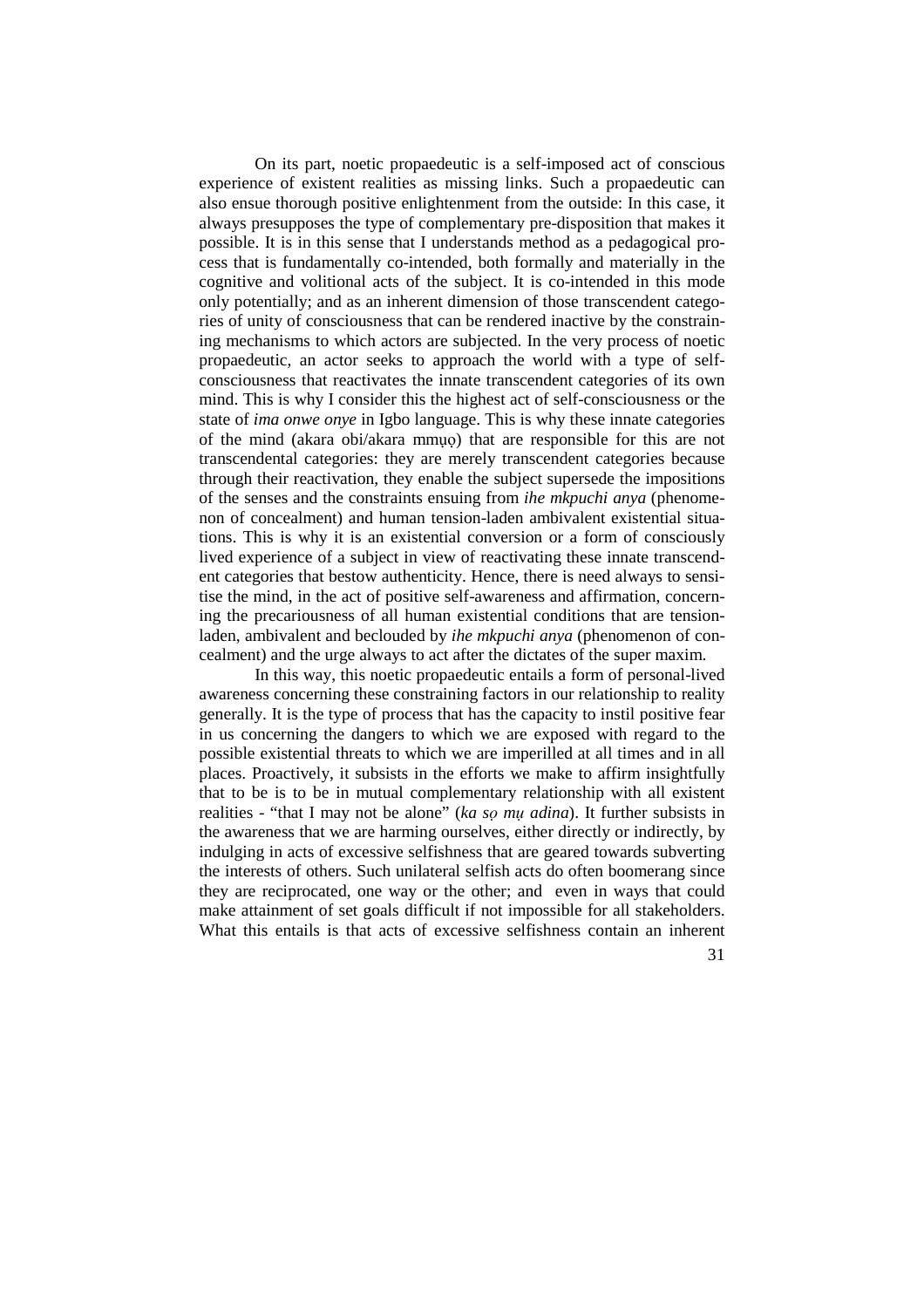moment of self-negation that should make them unattractive. Therefore, one of the major aims of a noetic propaedeutic is the disclosure of difficulties of this kind; a disclosure of what is concealed from our consciousness through *ihe mkpuchi anya* (phenomenon of concealment).

By becoming aware of such dangers concealed from the subject, he or she is enabled to handle the fundamental double capacity of all ambivalent existential situations more efficiently. This is mostly the case with regard to choosing, properly, those things that are in harmony with our interests. In making such choices, actors realise that this has to be accomplished within a complementary context should they attain their worth. This is the type of disclosure that has the capacity to fire in us the passion for positive self-affirmation where the will to be is defined as the capacity not to be alone (*ka sọ mụ adina*). Through noetic propaedeutic, our power of circumspection, which has been infringed upon and beclouded, is reenergised and rekindled. Likewise, the flame for more positive action, which has been doused by greed and excessive selfishness, is reignited. The same flame is needed to tread the path of more positive commitment to all missing links of reality. In the absence of this pre-education, the human subject is bound to have difficulties choosing, judging, willing and acting rightly.

Where we are able to consummate this noetic act, chances are that we seek complementary harmony with all existent realities and in the process attain a higher form of autonomy and freedom. One can say that it is by reason of this noetic propaedeutic that a completely new perspective can be opened to human consciousness. It makes us very much aware of the limitlessness of opportunities a world of mutual complementation can offer. It is a process that enables us see the world differently in a more positive sense. It bestows *i fu uzọ* or *i mepe anya* (eye opening) in the fullest and most positive sense. That is the capacity to see the world in a more broadminded, differentiated and richer mode. Seeing the world differently in this way entails victory over what I designate as "existential pessimism and scepticism" (Asouzu Method and Principles 2004, 254-265; Method and Principles 2005, 262-273). These are those existential conditions that delimit our views and make us believe that we are mere victims of our circumstances; victims who are condemned to be dependent on others for our existence. Existential pessimism and scepticism are such existential conditions that lead to selfpity, loss of self-confidence and self-esteem. Where conditions of this type persist, the basic principles of *ibuanyidanda* are put into very serious doubt due to the negation of their inherent mutual complementary dynamic. They are such conditions that can diminish creativity and positive selfaffirmations of subjects in their relationship to the world. They are existen-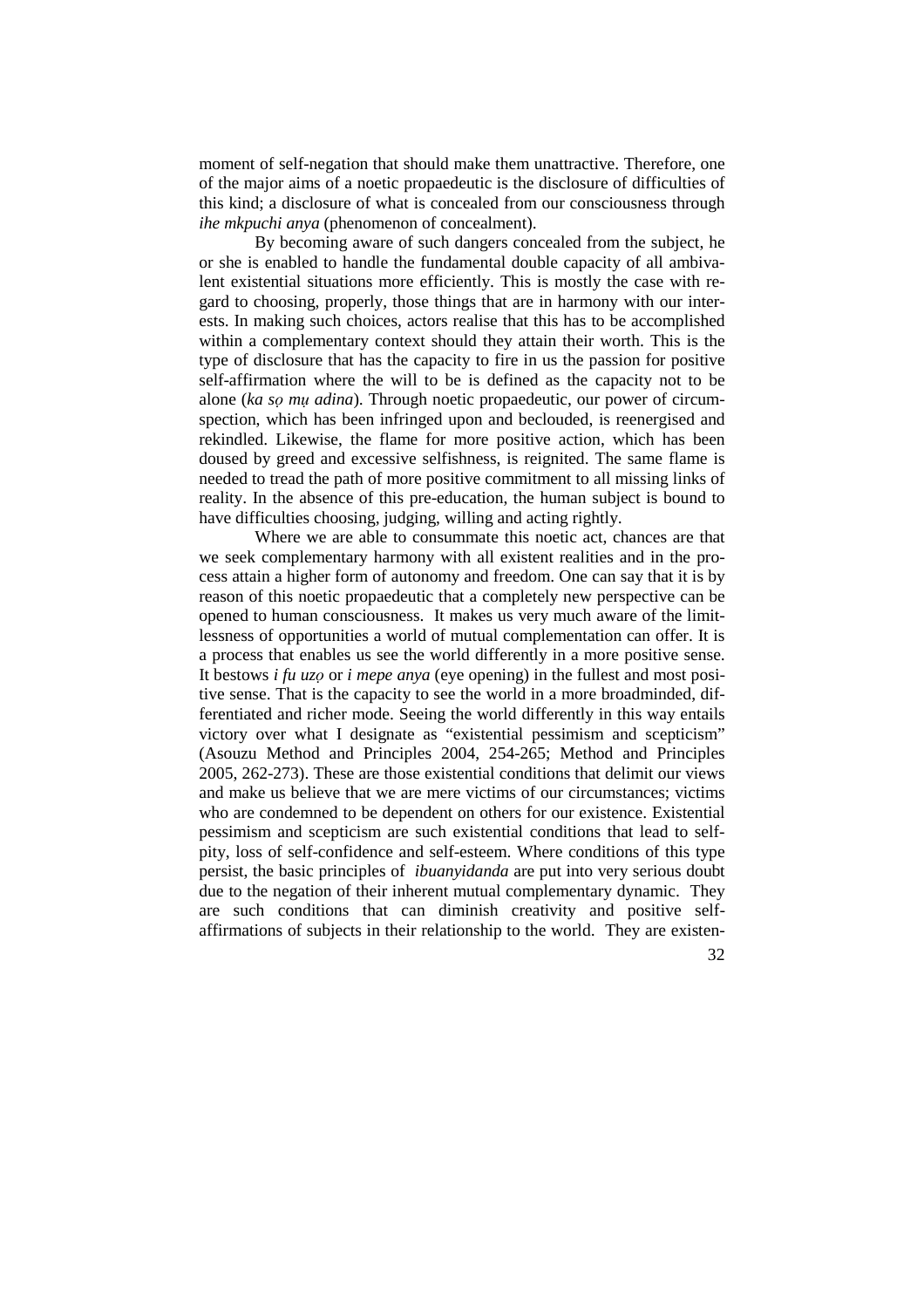tial condition where stakeholders tacitly assume that they are not an integral part of the forces responsible for the positive changes we experience in the world. Where the process of noetic propaedeutic has been consummated successfully, stakeholders have the capacity the internal constraints or inhibition they sense while dealing with peoples or things that are different from themselves. These are the types of superiority or inferiority feelings diverse people entertain against each other where they perceive each other as rivals worthy of elimination due to the instigations of the super-maxim. Where the process of noetic propaedeutic has been consummated successfully, stakeholders are bound to be more broadminded; cognisant of the fact that they are merely integral aspects of mutual complementing forces seeking solutions for a better world. Such a process equally raises our sensibility concerning mutual responsibility in dealing with those problems that threaten the world.

Ultimately, the aim of this noetic propaedeutic is to attain a complete change of attitude in the way we relate to the world generally; not only in the realm of human interpersonal relationship, but with regard to the ecosystem, and all existent realities that are integral aspects of the missing links of reality. This type of propaedeutic aims equally at bringing about the types of healing needed among human beings of diverse, and often conflicting, cultural and historical backgrounds: Due to deep-rooted suspicion, historically conditioned guilt, feeling of violation and near compulsive type of aversion among human beings that have built up over the years, many often regard recourse to the super-maxim as the only necessary defence mechanism and escape route for most existential problems. These difficulties make a healing process among human beings of diverse background imperative. These are some of the themes the therapeutic dimension of *ibuanyidanda* philosophy seeks to address; as it strives to instil in the subject the highest form of self-consciousness and positive orientation towards the self and the world generally. In all cases, *ibuanyidanda* seeks ways of converting fragmentary relative historical conditions to very positive experiences through which the joy of being (*jide ka iji*) can result. The moment a subject becomes self-conscious in this way, we say that it is a being-in-control or being in control (*onye ma onwe ya i.e. a self-conscious individual*): That is to say, a being in control of its tension-laden ambivalent existential situations and *ihe mkpuchi anya* (phenomenon of concealment), and inclinations to always act after the super maxim of the nearer the better and the safer*.* This is why I consider the act of *ima-onwe-onye* (being-in-control) the highest form of self-consciousness. This is the type of self-consciousness that leads to the vicarious experience of transcendent complementary unity of con-